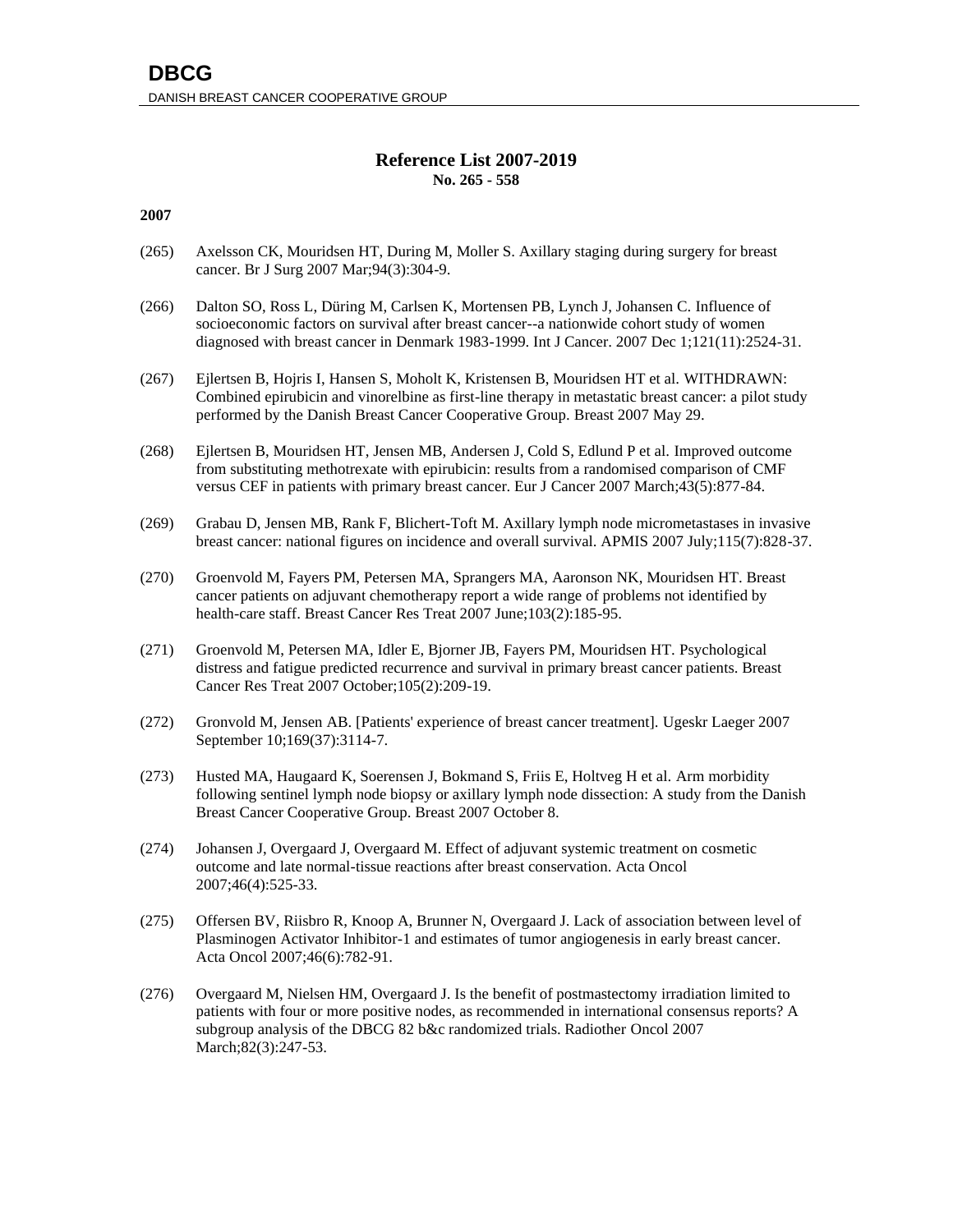- (277) Peuckmann V, Ekholm O, Rasmussen NK, Moller S, Groenvold M, Christiansen P et al. Health-related quality of life in long-term breast cancer survivors: nationwide survey in Denmark. Breast Cancer Res Treat 2007 July;104(1):39-46.
- (278) Talman ML, Jensen MB, Rank F. Invasive lobular breast cancer. Prognostic significance of histological malignancy grading. Acta Oncol 2007;46(6):803-9.

- (279) Ahern TP, Larsson H, Garne JP, Cronin-Fenton DP, Sorensen HT, Lash TL. Trends in breast-conserving surgery in Denmark, 1982-2002. Eur J Epidemiol 2008;23(2):109-14.
- (280) Alsner J, Jensen V, Kyndi M, Offersen BV, Vu P, Borresen-Dale AL et al. A comparison between p53 accumulation determined by immunohistochemistry and TP53 mutations as prognostic variables in tumours from breast cancer patients. Acta Oncol 2008;47(4):600-7.
- (281) Andersen J, Kamby C, Ejlertsen B, Cold S, Ewertz M, Jacobsen EH et al. Tamoxifen for one year versus two years versus 6 months of Tamoxifen and 6 months of megestrol acetate: a randomized comparison in postmenopausal patients with high-risk breast cancer (DBCG 89C). Acta Oncol 2008;47(4):718-24.
- (282) Andersen SB, Vejborg I, von Euler-Chelpin M. Participation behaviour following a false positive test in the Copenhagen mammography screening programme. Acta Oncol 2008;47(4):550-5.
- (283) Andersson M, Jensen MB, Engholm G, Henrik SH. Risk of second primary cancer among patients with early operable breast cancer registered or randomised in Danish Breast Cancer cooperative Group (DBCG) protocols of the 77, 82 and 89 programmes during 1977-2001. Acta Oncol 2008;47(4):755-64.
- (284) Axelsson CK, Jonsson PE. Sentinel lymph node biopsy in operations for recurrent breast cancer. Eur J Surg Oncol 2008 Jun;34(6):626-30.
- (285 Bjarnason NH, Hitz M, Jorgensen NR, Vestergaard P. Adverse bone effects during pharmacological breast cancer therapy. Acta Oncol 2008;47(4):747-54.
- (286) Blichert-Toft M, Nielsen M, During M, Moller S, Rank F, Overgaard M et al. Long-term results of breast conserving surgery vs. mastectomy for early stage invasive breast cancer: 20-year follow-up of the Danish randomized DBCG-82TM protocol. Acta Oncol 2008;47(4):672-81.
- (287) Blichert-Toft M, Christiansen P, Mouridsen HT. Danish Breast Cancer Cooperative Group--DBCG: History, organization, and status of scientific achievements at 30-year anniversary. Acta Oncol 2008;47(4):497-505.
- (288) Christensen S, Zachariae R, Jensen AB, Vaeth M, Moller S, Ravnsbaek J et al. Prevalence and risk of depressive symptoms 3-4 months post-surgery in a nationwide cohort study of Danish women treated for early stage breast-cancer. Breast Cancer Res Treat 2008 February 16.
- (289) Christiansen P, Al-Suliman N, Bjerre K, Moller S. Recurrence pattern and prognosis in low-risk breast cancer patients--data from the DBCG 89-A programme. Acta Oncol 2008;47(4):691-703.
- (290) Christiansen P, Friis E, Balslev E, Jensen D, Moller S. Sentinel node biopsy in breast cancer: five years experience from Denmark. Acta Oncol 2008;47(4):561-8.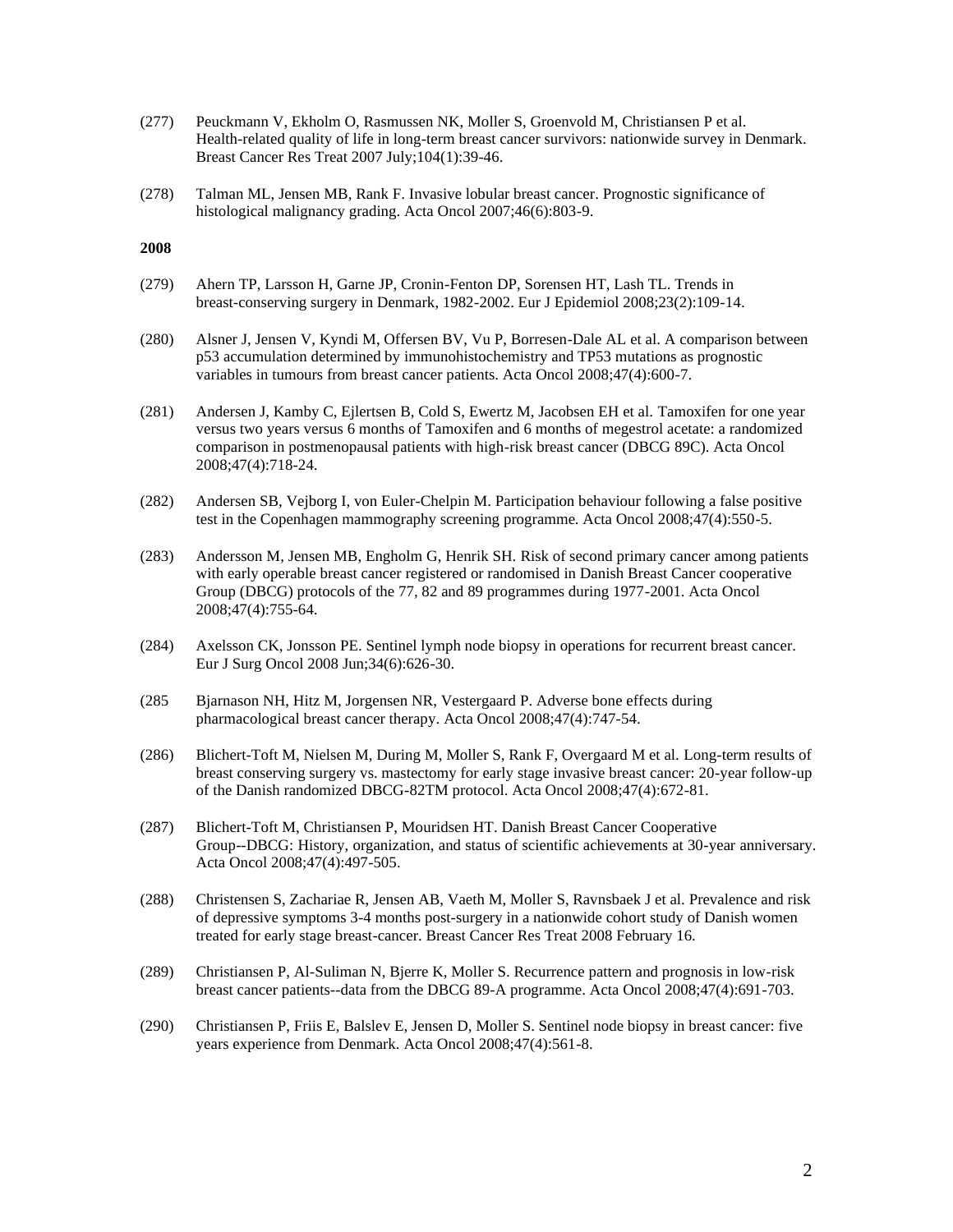- (291) Ejlertsen B, Mouridsen HT, Jensen MB. Adjuvant cyclophosphamide, methotrexate, and fluorouracil in premonopausal patients with node-positive breast cancer: indirect comparison of dose and schedule in DBCG trials 77, 82, and 89. Acta Oncol 2008;47(4):662-71.
- (292) Ejlertsen B, Jensen MB, Mouridsen HT, Andersen J, Cold S, Jakobsen E et al. DBCG trial 89B comparing adjuvant CMF and ovarian ablation: similar outcome for eligible but non-enrolled and randomized breast cancer patients. Acta Oncol 2008;47(4):709-17.
- (293) Ewertz M, Kempel MM, During M, Jensen MB, Andersson M, Christiansen P et al. Breast conserving treatment in Denmark, 1989-1998. A nationwide population-based study of the Danish Breast Cancer Co-operative Group. Acta Oncol 2008;47(4):682-90.
- (294) Friis E, Galatius H, Garne JP. Organized nation-wide implementation of sentinel lymph node biopsy in Denmark. Acta Oncol 2008;47(4):556-60.
- (295) Henriksen KL, Sonne-Hansen K, Kirkegaard T, Frogne T, Lykkesfeldt AE. Development of new predictive markers for endocrine therapy and resistance in breast cancer. Acta Oncol 2008;47(4):795-801.
- (296) Hernandez RK, Sorensen HT, Jacobsen J, Pedersen L, Lash TL. Tamoxifen treatment in Danish breast cancer patients and 5-year risk of arterial atherosclerotic events: a null association. Cancer Epidemiol Biomarkers Prev 2008 Sep;17(9):2509-11.
- (297) Holmich LR, During M, Henriksen TF, Krag C, Tange UB, Kjoller K, et al. Delayed breast reconstruction with implants after invasive breast cancer does not impair prognosis. Ann Plast Surg 2008 Jul;61(1):11-8.
- (298) Husted MA, Haugaard K, Soerensen J, Bokmand S, Friis E, Holtveg H, et al. Arm morbidity following sentinel lymph node biopsy or axillary lymph node dissection: a study from the Danish Breast Cancer Cooperative Group. Breast 2008 Apr;17(2):138-47.
- (299) Jensen AR, Madsen AH, Overgaard J. Trends in breast cancer during three decades in Denmark: stage at diagnosis, surgical management and survival. Acta Oncol 2008;47(4):537-44.
- (300) Joergensen LE, Gunnarsdottir KA, Lanng C, Moeller S, Rasmussen BB. Multifocality as a prognostic factor in breast cancer patients registered in Danish Breast Cancer Cooperative Group (DBCG) 1996-2001. Breast 2008 August 8.
- (301) Johansen H, Kaae S, Jensen MB, Mouridsen HT. Extended radical mastectomy versus simple mastectomy followed by radiotherapy in primary breast cancer. A fifty-year follow-up to the Copenhagen Breast Cancer randomised study. Acta Oncol 2008;47(4):633-8.
- (302) Kiaer HW, Laenkholm AV, Nielsen BB, Bjerre KD. Classical pathological variables recorded in the Danish Breast Cancer Cooperative Group's register 1978-2006. Acta Oncol 2008;47(4):778-83.
- (303) Kristensen B, Ejlertsen B, Mouridsen HT, Jensen MB, Andersen J, Bjerregaard B et al. Bisphosphonate treatment in primary breast cancer: results from a randomised comparison of oral pamidronate versus no pamidronate in patients with primary breast cancer. Acta Oncol 2008;47(4):740-6.
- (304) Kroman N. Timing of breast cancer surgery in relation to the menstrual cycle--the rise and fall of a hypothesis. Acta Oncol 2008;47(4):576-9.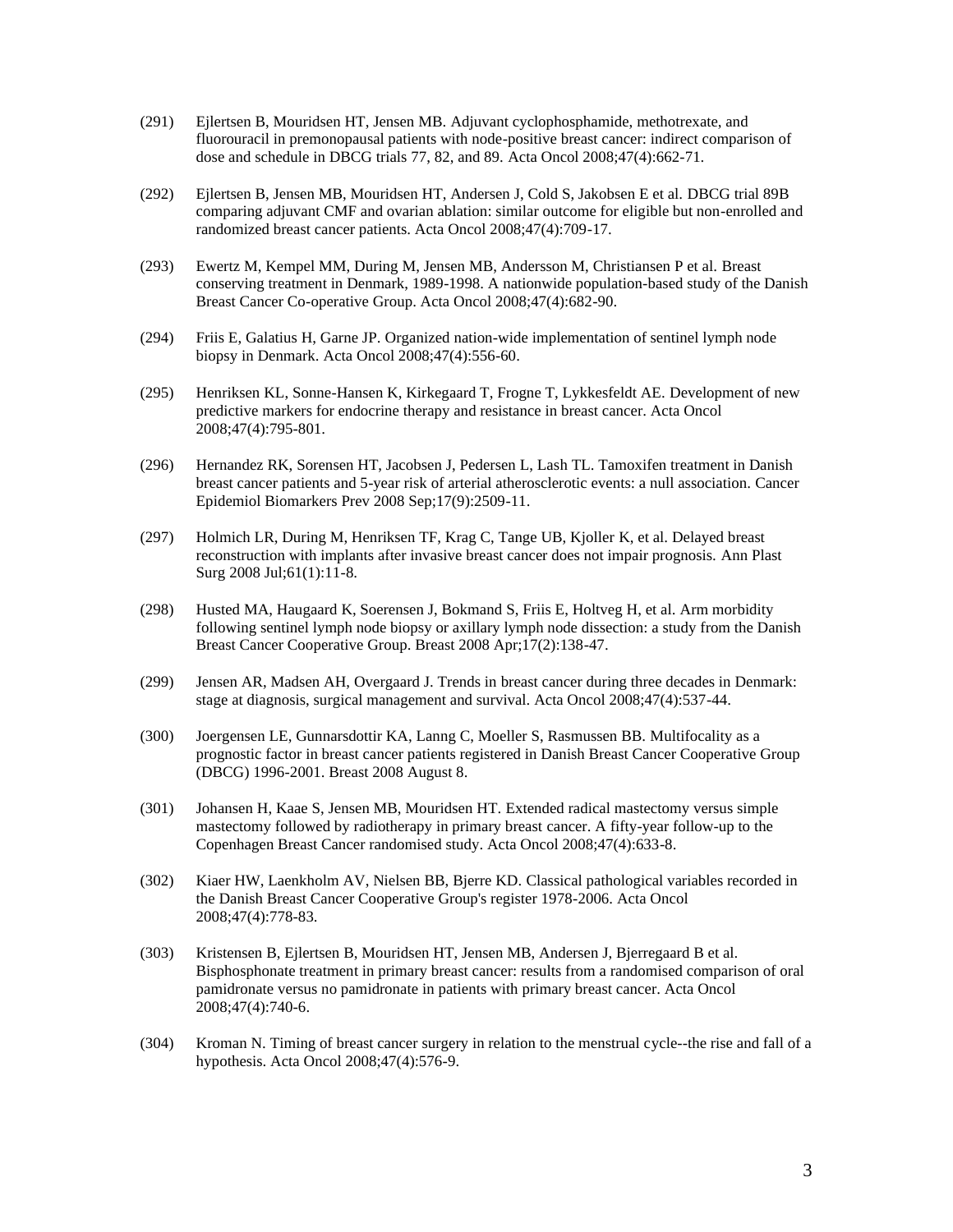- (305) Kroman N, Jensen MB, Wohlfahrt J, Ejlertsen B. Pregnancy after treatment of breast cancer--a population-based study on behalf of Danish Breast Cancer Cooperative Group. Acta Oncol 2008;47(4):545-9.
- (306) Kyndi M, Sorensen FB, Knudsen H, Overgaard M, Nielsen HM, Andersen J et al. Tissue microarrays compared with whole sections and biochemical analyses. A subgroup analysis of DBCG 82 b&c. Acta Oncol 2008;47(4):591-9.
- (307) Kyndi M, Sorensen FB, Knudsen H, Alsner J, Overgaard M, Nielsen HM et al. Impact of BCL2 and p53 on postmastectomy radiotherapy response in high-risk breast cancer. A subgroup analysis of DBCG82 b&c. Acta Oncol 2008;47(4):608-17.
- (308) Kyndi M, Overgaard M, Nielsen HM, Sorensen FB, Knudsen H, Overgaard J. High local recurrence risk is not associated with large survival reduction after postmastectomy radiotherapy in high-risk breast cancer: A subgroup analysis of DBCG 82 b&c. Radiother Oncol 2008 May 7.
- (309) Kyndi M. Biological markers and response to adjuvant radiotherapy i high-risk breast cancer Faculty of health sciences, University of Aarhus; 2008.
- (310) Kyndi M, Sorensen FB, Knudsen H, Jan A, Overgaard M, Nielsen HM et al. Carbonic anhydrase IX and response to postmastectomy radiotherapy in high-risk breast cancer: a subgroup analysis of the DBCG82 b and c trials. Breast Cancer Res 2008 March 20;10(2):R24.
- (311) Kyndi M, Sorensen FB, Knudsen H, Overgaard M, Nielsen HM, Overgaard J. Estrogen receptor, progesterone receptor, HER-2, and response to postmastectomy radiotherapy in high-risk breast cancer: the Danish Breast Cancer Cooperative Group. J Clin Oncol 2008 March 20;26(9):1419-26.
- (312) Laenkholm AV, Jensen MB, Kroman N, Rank F. Breast cancer in situ. From pre-malignant lesion of uncertain significance to well-defined non-invasive malignant lesion. The Danish Breast Cancer Cooperative Group Register 1977-2007 revisited. Acta Oncol 2008;47(4):765-71.
- (313) Langkjer ST, Ejlertsen B, Mouridsen H, Andersen J, Nielsen MM, Moller KA et al. Vinorelbine as first-line or second-line therapy for advanced breast cancer: a Phase I-II trial by the Danish Breast Cancer Co-operative Group. Acta Oncol 2008;47(4):735-9.
- (314) Lauridsen MC, Overgaard M, Overgaard J, Hessov IB, Cristiansen P. Shoulder disability and late symptoms following surgery for early breast cancer. Acta Oncol 2008;47(4):569-75.
- (315) Madsen AH, Jensen AR, Christiansen P, Garne JP, Cold S, Ewertz M et al. Does the introduction of sentinel node biopsy increase the number of node positive patients with early breast cancer? A population based study form the Danish Breast Cancer Cooperative Group. Acta Oncol 2008;47(2):239-47.
- (316) Madsen AH, Haugaard K, Soerensen J, Bokmand S, Friis E, Holtveg H et al. Arm morbidity following sentinel lymph node biopsy or axillary lymph node dissection: A study from the Danish Breast Cancer Cooperative Group. Breast 2008 April;17(2):138-47.
- (317) Mouridsen HT, Bjerre KD, Christiansen P, Jensen MB, Moller S. Improvement of prognosis in breast cancer in Denmark 1977-2006, based on the nationwide reporting to the DBCG Registry. Acta Oncol 2008;47(4):525-36.
- (318) Møller S, Jensen MB, Ejlertsen B, Bjerre KD, Larsen M, Hansen HB et al. The clinical database and the treatment guidelines of the Danish Breast Cancer Cooperative Group (DBCG); its 30-years experience and future promise. Acta Oncol 2008;47(4):506-24.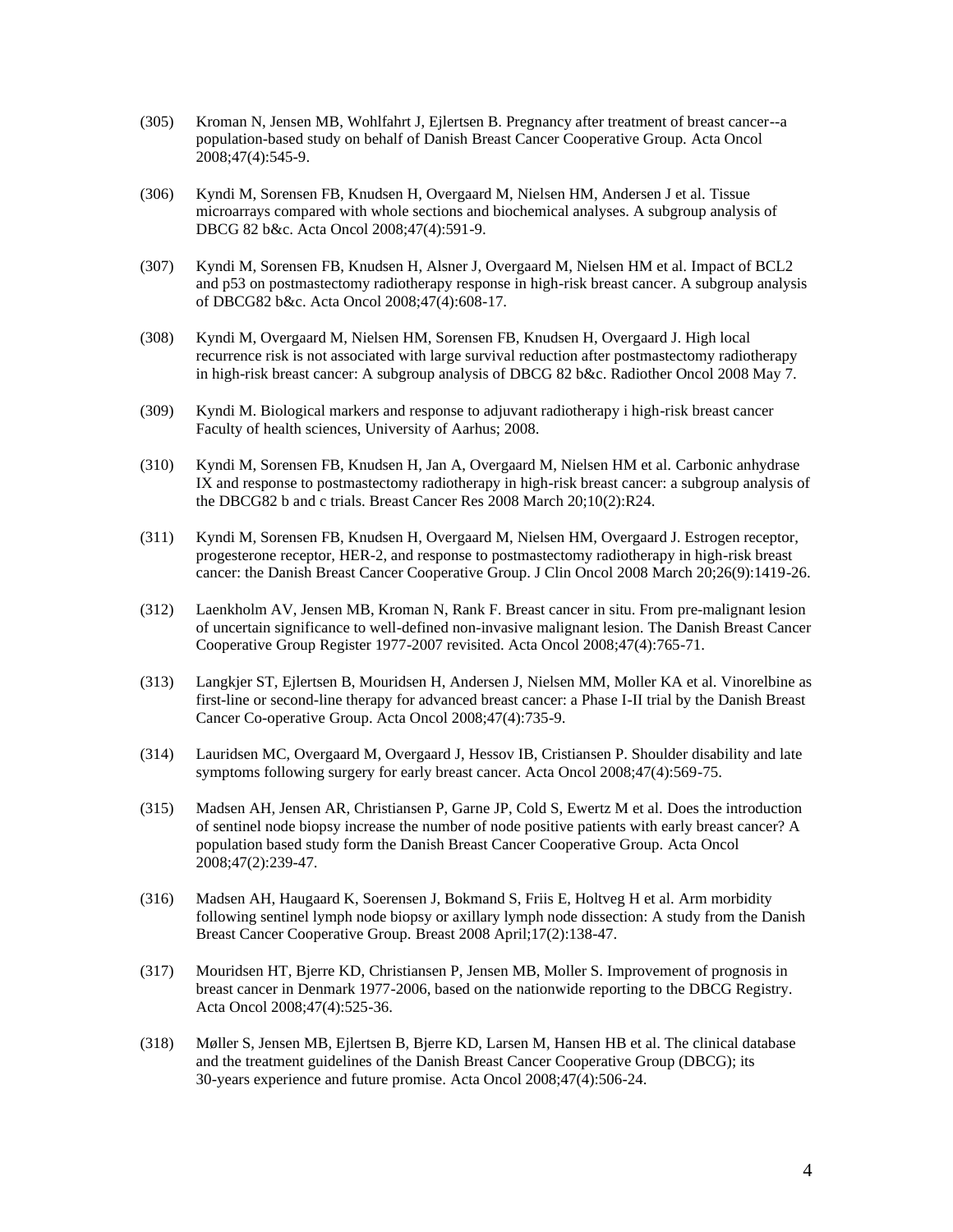- (319) Nielsen KV, Ejlertsen B, Moller S, Jorgensen JT, Knoop A, Knudsen H et al. The value of TOP2A gene copy number variation as a biomarker in breast cancer: Update of DBCG trial 89D. Acta Oncol 2008;47(4):725-34.
- (320) Offersen BV, Alsner J, Ege OK, Riisbro R, Brunner N, Sorensen FB et al. A comparison among HER2, TP53, PAI-1, angiogenesis, and proliferation activity as prognostic variables in tumours from 408 patients diagnosed with early breast cancer. Acta Oncol 2008;47(4):618-32.
- (321) Overgaard J. DBCG: the Danish Breast Cancer Cooperative Group--a 30-year struggle for better breast cancer treatment in Denmark. Acta Oncol 2008;47(4):491-6.
- (322) Overgaard M, Christensen JJ. Postoperative radiotherapy in DBCG during 30 years. Techniques, indications and clinical radiobiological experience. Acta Oncol 2008;47(4):639-53.
- (323) Rasmussen BB, Andersson M, Christensen IJ, Moller S. Evaluation of and quality assurance in HER2 analysis in breast carcinomas from patients registered in Danish Breast Cancer Group (DBCG) in the period of 2002-2006. A nationwide study including correlation between HER-2 status and other prognostic variables. Acta Oncol 2008;47(4):784-8.
- (324) Roslind A, Knoop AS, Jensen MB, Johansen JS, Nielsen DL, Price PA, Balslev E. YKL-40 protein expression is not a prognostic marker in patients with primary breast cancer. Breast Cancer Res Treat 2008 Nov;112(2):275-85
- (325) Stralman K, Mollerup CL, Kristoffersen US, Elberg JJ. Long-term outcome after mastectomy with immediate breast reconstruction. Acta Oncol 2008;47(4):704-8.
- (326) Talman ML, Rasmussen BB, Andersen J, Christensen IJ. Estrogen Receptor analyses in the Danish Breast Cancer Cooperative Group. History, methods, prognosis and clinical implications. Acta Oncol 2008;47(4):789-94.
- (327) Thomassen M, Hansen TV, Borg A, Lianee HT, Wikman F, Pedersen IS et al. BRCA1 and BRCA2 mutations in Danish families with hereditary breast and/or ovarian cancer. Acta Oncol 2008;47(4):772-7.
- (328) Thomsen MS, Berg M, Nielsen HM, Pedersen AN, Overgaard M, Ewertz M et al. Postmastectomy radiotherapy in Denmark: from 2D to 3D treatment planning guidelines of The Danish Breast Cancer Cooperative Group. Acta Oncol 2008;47(4):654-61.
- (329) Würtz SØ, Møller S, Mouridsen H, Hertel PB, Friis E, Brünner N. Plasma and serum levels of tissue inhibitor of metalloproteinases-1 are associated with prognosis in node-negative breast cancer: a prospective study. Mol Cell Proteomics. 2008 Feb; 7(2): 424-30.
- (330) Wurtz SO, Schrohl AS, Mouridsen H, Brunner N. TIMP-1 as a tumor marker in breast cancer--an update. Acta Oncol 2008;47(4):580-90.

- (331) Ahern TP, Pedersen L, Cronin-Fenton DP, Sorensen HT, Lash TL. No increase in breast cancer recurrence with concurrent use of tamoxifen and some CYP2D6-inhibiting medications. Cancer Epidemiol Biomarkers Prev 2009 Sep;18(9):2562-4.
- (332) Axelsson CK, During M, Christiansen PM, Wamberg PA, Soe KL, Moller S. Impact on regional recurrence and survival of axillary surgery in women with node-negative primary breast cancer. Br J Surg 2009 Jan;96(1):40-6.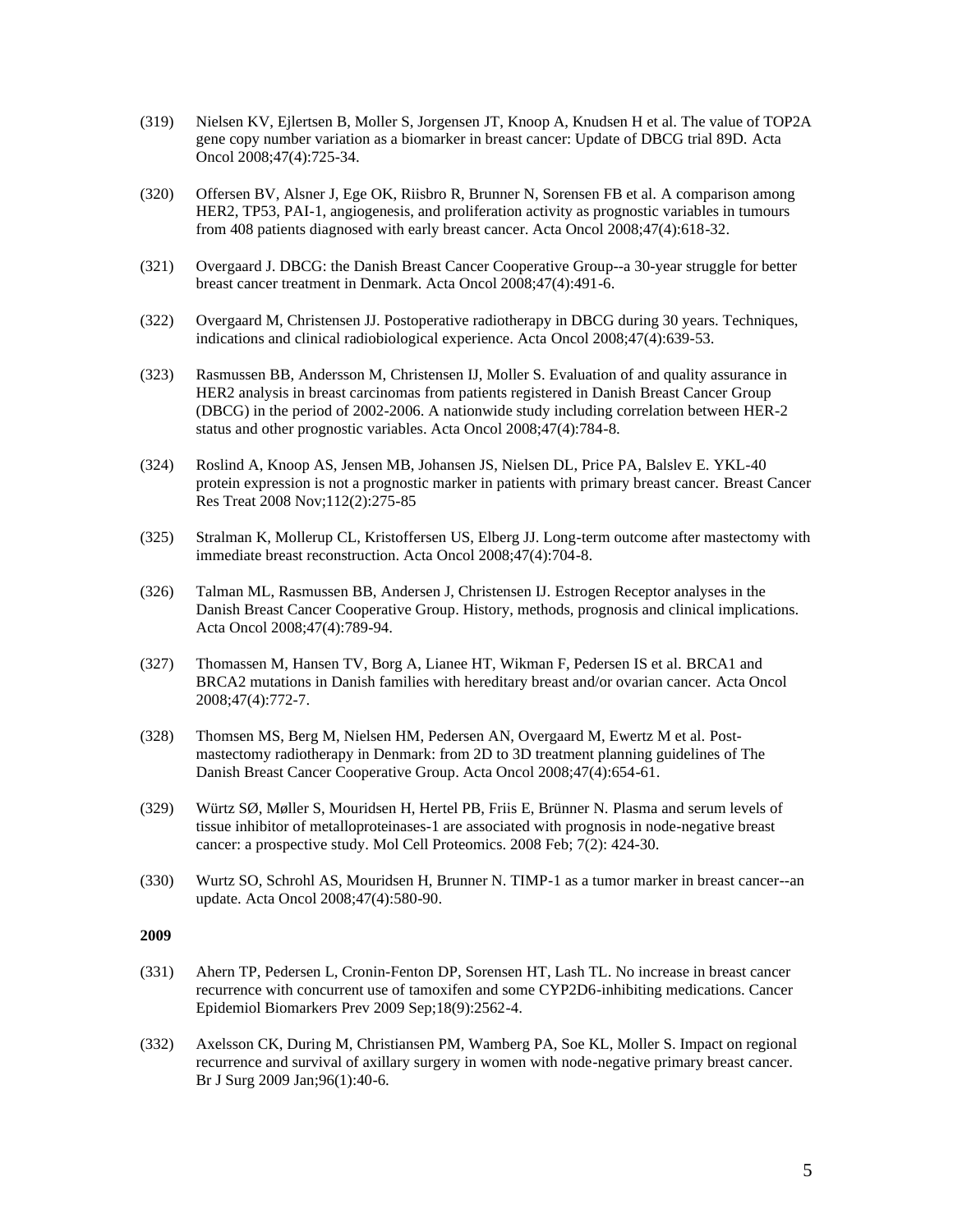- (333) Christensen S, Zachariae R, Jensen AB, Vaeth M, Moller S, Ravnsbaek J, et al. Prevalence and risk of depressive symptoms 3-4 months post-surgery in a nationwide cohort study of Danish women treated for early stage breast-cancer. Breast Cancer Res Treat 2009 Jan;113(2):339-55.
- (334) Ejlertsen B, Jensen MB, Rank F, Rasmussen BB, Christiansen P, Kroman N, et al. Populationbased study of peritumoral lymphovascular invasion and outcome among patients with operable breast cancer. J Natl Cancer Inst 2009 May 20;101(10):729-35.
- (335) Gärtner R, Jensen MB, Nielsen J, Ewertz M, Kroman N, Kehlet H. Prevalence of and factors associated with persistent pain following breast cancer surgery. JAMA. 2009 Nov 11;302(18): 1985-92.
- (336) Henriksen KL, Rasmussen BB, Lykkesfeldt AE, Møller S, Ejlertsen B, Mouridsen HT. An ER activity profile including ER, PR, Bcl-2 and IGF-IR may have potential as selection criterion for letrozole or tamoxifen treatment of patients with advanced breast cancer. Acta Oncol. 2009; 48(4): 522-31.
- (337) Hernandez RK, Sorensen HT, Pedersen L, Jacobsen J, Lash TL. Tamoxifen treatment and risk of deep venous thrombosis and pulmonary embolism: a Danish population-based cohort study. Cancer 2009 Oct 1;115(19):4442-9.
- (338) Kyndi M, Overgaard M, Nielsen HM, Sorensen FB, Knudsen H, Overgaard J. High local recurrence risk is not associated with large survival reduction after postmastectomy radiotherapy in high-risk breast cancer: a subgroup analysis of DBCG 82 b&c. Radiother Oncol 2009 Jan;90(1):74-9.
- (339) Lykkesfeldt AE, Henriksen KL, Rasmussen BB, Sasano H, Evans DB, Møller S, Ejlertsen B, Mouridsen HT. In situ aromatase expression in primary tumor is associated with estrogen receptor expression but is not predictive of response to endocrine therapy in advanced breast cancer. BMC Cancer. 2009 Jun 16; 9: 185.
- (340) Olsen AH, Bihrmann K, Jensen MB, Vejborg I, Lynge E. Breast density and outcome of mammography screening: a cohort study. Br J Cancer 2009 Apr 7;100(7):1205-8.
- (341) Peuckmann V, Ekholm O, Rasmussen NK, Groenvold M, Christiansen P, Moller S, et al. Chronic pain and other sequelae in long-term breast cancer survivors: nationwide survey in Denmark. Eur J Pain 2009 May;13(5):478-85.
- (342) Peuckmann V, Ekholm O, Sjogren P, Rasmussen NK, Christiansen P, Moller S, et al. Health care utilisation and characteristics of long-term breast cancer survivors: nationwide survey in Denmark. Eur J Cancer 2009 Mar;45(4):625-33.
- (343) Willemoe GL, Hertel PB, Bartels A, Jensen MB, Balslev E, Rasmussen BB, et al. Lack of TIMP-1 tumour cell immunoreactivity predicts effect of adjuvant anthracycline-based chemotherapy in patients (n=647) with primary breast cancer. A Danish Breast Cancer Cooperative Group Study. Eur J Cancer 2009 Sep;45(14):2528-36.

(344) Blamey RW, Hornmark-Stenstam B, Ball G, Blichert-Toft M, Cataliotti L, Fourquet A, Gee J, Holli K, Jakesz R, Kerin M, Mansel R, Nicholson R, Pienkowski T, Pinder S, Sundquist M, van de Vijver M, Ellis I. ONCOPOOL - a European database for 16,944 cases of breast cancer. Eur J Cancer 2010 Jan;46(1):56-71.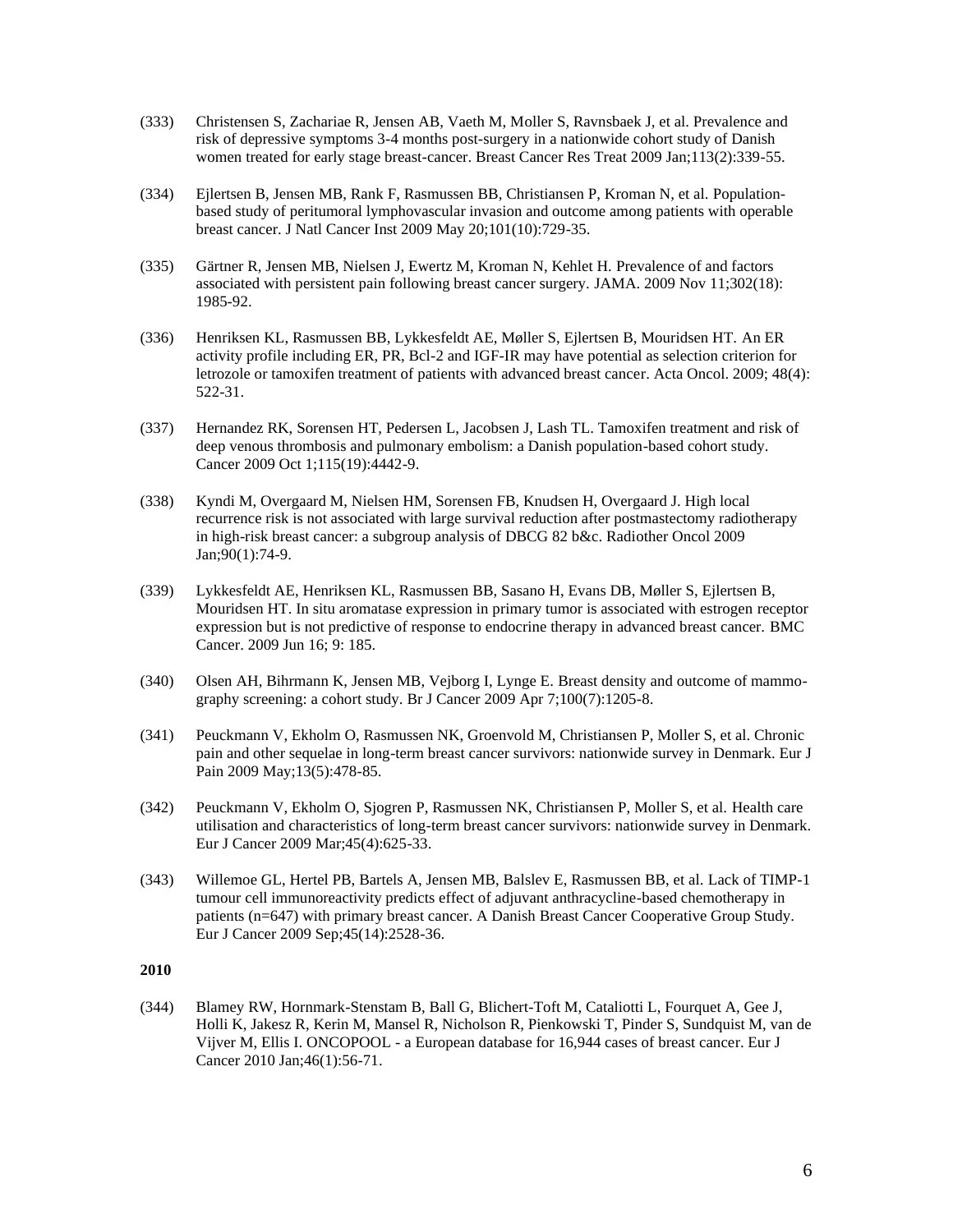- (345) Ejlertsen B, Jensen MB, Nielsen KV, Balslev E, Rasmussen BB, Willemoe GL, Hertel PB, Knoop AS, Mouridsen HT, Brünner N. HER2, TOP2A, and TIMP-1 and Responsiveness to Adjuvant Anthracycline-Containing Chemotherapy in High-Risk Breast Cancer Patients. J Clin Oncol 2010 Feb 20;28(6):984-90.
- (346) Ejlertsen B, Mouridsen HT, Jensen MB, Andersen J, Andersson M, Kamby C, Knoop AS; Danish Breast Cancer Cooperative Group. Cyclophosphamide, methotrexate, and fluorouracil; oral cyclophosphamide; levamisole; or no adjuvant therapy for patients with high-risk, premenopausal breast cancer. Cancer. 2010 May 1;116(9):2081-9.
- (347) Gunnarsdóttir KA, Jensen MB, Zahrieh D, Gelber RD, Knoop A, Bonetti M, Mouridsen H, Ejlertsen B. CEF is superior to CMF for tumours with TOP2A aberrations: a Subpopulation Treatment Effect Pattern Plot (STEPP) analysis on Danish Breast Cancer Cooperative Group Study 89D. Breast Cancer Res Treat. 2010 Aug;123(1):163-9.
- (348) Gärtner R, Jensen MB, Kronborg L, Ewertz M, Kehlet H, Kroman N. Self-reported arm-lymphedema and functional impairment after breast cancer treatment--a nationwide study of prevalence and associated factors. Breast. 2010 Dec;19(6):506-15.
- (349) Mouridsen HT, Lønning P, Beckmann MW, Blackwell K, Doughty J, Gligorov J, Llombart-Cussac A, Robidoux A, Thürlimann B, Gnant M. Use of aromatase inhibitors and bisphosphonates as an anticancer therapy in postmenopausal breast cancer. Anticancer Ther. 2010; 10 (11): 1825-1836.
- (350) Nielsen KV, Müller S, Møller S, Schønau A, Balslev E, Knoop AS, Ejlertsen B. Aberrations of ERBB2 and TOP2A genes in breast cancer. Mol Oncol. 2010 Apr; 4(2): 161-8.

- (351) Andersson M, Lidbrink E, Bjerre K, Wist E, Enevoldsen K, Jensen AB, Karlsson P, Tange UB, Sørensen PG, Møller S, Bergh J, Langkjer ST. Phase III randomized study comparing docetaxel plus trastuzumab with vinorelbine plus trastuzumab as first-line therapy of metastatic or locally advanced human epidermal growth factor receptor 2-positive breast cancer: the HERNATA study. J Clin Oncol. 2011 Jan 20; 29(3): 264-71.
- (352) Azim HA Jr, Santoro L, Pavlidis N, Gelber S, Kroman N, Azim H, Peccatori FA. Safety of pregnancy following breast cancer diagnosis: A meta-analysis of 14 studies. Eur J Cancer 2011 Jan; 47(1):74-83.
- (353) Christiansen P, Bjerre K, Ejlertsen B, Jensen M-B, Rasmussen BB, Lænkholm A-V, Kroman N, Ewertz M, Offersen B, Toftdahl DB, Møller S, Mouridsen HT; on behalf of the Danish Breast Cancer Cooperative Group. Mortality Rates Among Early-Stage Hormone Receptor–Positive Breast Cancer Patients: A Population-Based Cohort Study in Denmark. J Natl Cancer Inst. 2011 Sep 21; 103(18):1363-72.
- (354) Damkjær LH, Deltour I, Suppli NP, Christensen J, Kroman NT, Johansen C & Dalton SO. Breast cancer and early retirement:Associations with disease characteristics, treatment, comorbidity, social position and participation in a six-day rehabilitation course in a register-based study in Denmark. Acta Oncol 2011; 50: 274–281.
- (355) Darby S, McGale P, Correa C, Taylor C, Arriagada R, Clarke M, Cutter D, Davies C, Ewertz M, Godwin J, Gray R, Pierce L, Whelan T, Wang Y and Peto R; The writing committee on behalf of the Early Breast Cancer Trialists' Collaborative Group (EBCTCG). Effect of radiotherapy after breast-conserving surgery on 10-year recurrence and 15-year breast cancer death: meta-analysis of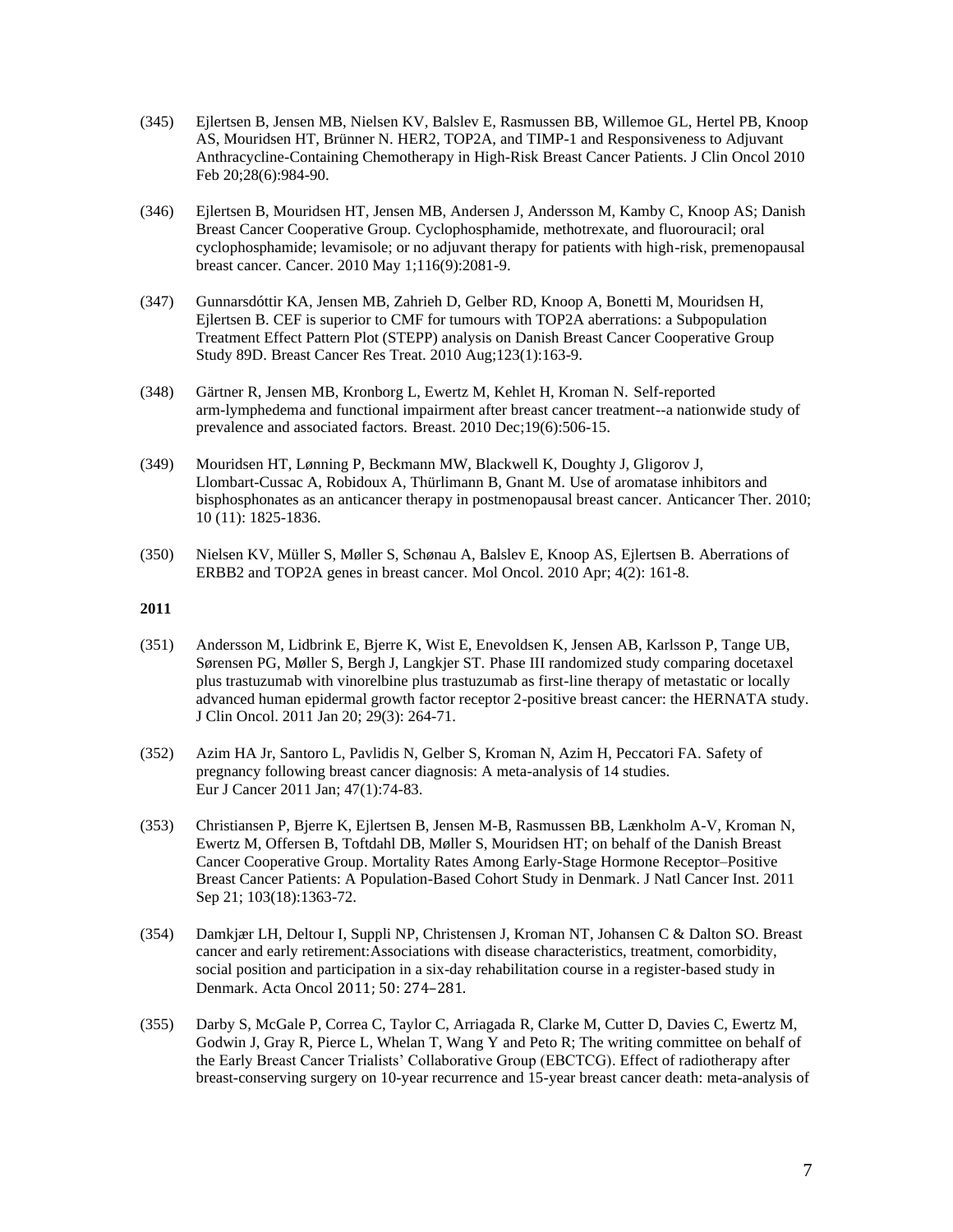individual patient data for 10 801 women in 17 randomised trials. Lancet 2011 Nov 12; 378(9804):1707-16.

- (356) Di Leo A, Desmedt C, Bartlett JMS, Piette F, Ejlertsen B, Pritchard KI, Larsimont D, Poole C, Isola J, Earl H, Mouridsen H, O'Malley FP, Cardoso F, Tanner M, Munro A, Twelves Prof C J, Sotiriou C, Shepherd L, Cameron D, Piccart MJ, Buyse M, for the HER2/TOP2A Meta-analysis Study Group. HER2 and TOP2A as predictive markers for anthracycline-containing chemotherapy regimens as adjuvant treatment of breast cancer: a meta-analysis of individual patient data. Lancet Oncol. 2011 Nov; 12(12):1134-42.
- (357) Eckhoff L, Nielsen M, Moeller S, Knoop A. TAXTOX a retrospective study regarding the side effects of docetaxel given as part of the adjuvant treatment to patients with primary breast cancer in Denmark from 2007 to 2009. Acta Oncol. 2011 Oct; 50(7): 1075-82.
- (358) Edlund P, Ahlgren J, Bjerre K, Andersson M, Bergh J, Mouridsen H, Holmberg SB, Bengtsson NO, Jakobsen E, Møller S, Lindman H, Blomqvist C. Dose-tailoring of FEC adjuvant chemotherapy based on leukopenia is feasible and well tolerated. Toxicity and dose intensity in the Scandinavian Breast Group phase 3 adjuvant Trial SBG 2000-1. Acta Oncol. 2011 Apr; 50(3): 329-37.
- (359) Ewertz M, Jensen MB, Gunnarsdóttir KA, Højris I, Jakobsen EH, Nielsen D, Stenbygaard LE, Tange UB, Cold S. Effect of Obesity on Prognosis After Early-Stage Breast Cancer. J Clin Oncol 2011 Jan 1;29(1):25-31.
- (360) Hertel, Pernille Bræmer. TIMP-1 as a predictive marker for chemotherapy in primary breast cancer. University of Copenhagen, Department of Veterinary Disease Biology; PhD Thesis 2011.
- (361) Jørgensen JT, Møller S, Rasmussen BB, Winther H, Schønau A, Knoop A. High concordance between two companion diagnostics tests: a concordance study between the HercepTest and the HER2 FISH pharmDx kit. Am J Clin Pathol. 2011 Jul; 136(1):145-51.
- (362) Larsen MS. The Role of Bcl-2 and HER receptors as biomarkers in breast cancer. University of Copenhagen, Faculty of Health Science and Herlev Hospital; PhD Thesis Dec 2011.
- (363) McGale P, Darby SC, Hall P, Adolfsson J, Bengtsson N-O, Bennet AM, Fornander T, Gigante B, Jensen M-B, Peto R, Rahimi K, Taylor CW, Ewertz M. Incidence of heart disease in 35,000 women treated with radiotherapy for breast cancer in Denmark and Sweden. Radiother Oncol 2011; 100: 167-175.
- (364) Nielsen DL, Bjerre KD, Jakobsen EH, Cold S, Stenbygaard L, Sørensen PG, Kamby C, Møller S, Jørgensen CL, Andersson M. Gemcitabine Plus Docetaxel Versus Docetaxel in Patients With Predominantly Human Epidermal Growth Factor Receptor 2-Negative Locally Advanced or Metastatic Breast Cancer: A Randomized, Phase III Study by the Danish Breast Cancer Cooperative Group. J Clin Oncol. 2011 Dec 20; 29(36): 4748-54.
- (365) Nielsen KV, Ejlertsen B, Müller S, Møller S, Rasmussen BB, Balslev E, Lænkholm AV, Christiansen P, Mouridsen HT. Amplification of ESR1 may predict resistance to adjuvant tamoxifen in postmenopausal patients with hormone receptor positive breast cancer. Breast Cancer Res Treat 2011; 127: 345-355.
- (366) O'Connor M, Christensen S, Jensen AB, Møller S, Zachariae R. How traumatic is breast cancer? Post-traumatic stress symptoms (PTSS) and risk factors for severe PTSS at 3 and 15 months after surgery in a nationwide cohort of Danish women treated for primary breast cancer. Br J Cancer 2011 Feb 1;104(3): 419-26.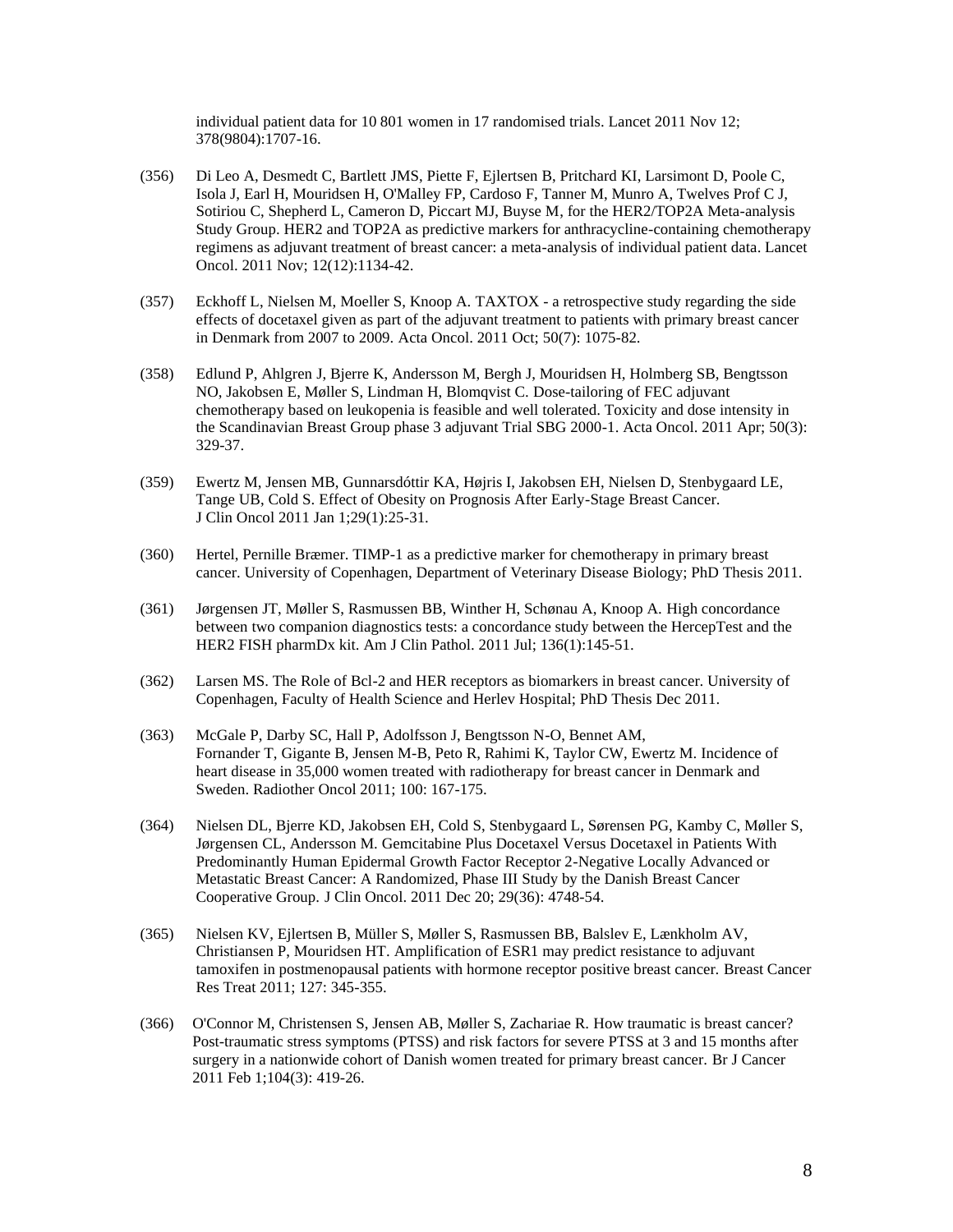- (367) Pedersen AN, Møller S, Steffensen KD, Haahr V, Jensen M, Kempel MM, Jepsen SL, Madsen EL, Roslind A, Sandberg E, Schöllkopf C, Sørensen PG, Windfeldt KM, Andersson M. Supraclavicular recurrence after early breast cancer: a curable condition? Breast Cancer Res Treat. 2011 Feb; 125(3): 815-22.
- (368) Suppli NP, Deltour I, Damkjær LH, Christensen J, Jensen AB, Kroman NT, Johansen C & Dalton SO. Factors associated with the prescription of antidepressive medication to breast cancer patients. Acta Oncol 2011; 50: 243–251.
- (369) Taylor CW, Brønnum D, Darby SC, Gagliardi G, Hall P, Jensen M-B, McGale P, Nisbet A, Ewertz M. Cardiac dose estimates from Danish and Swedish breast cancer radiotherapy during 1977–2001. Radiother Oncol 2011; 100: 176-183.
- (370) Tvedskov TF, Bartels A, Jensen M-B, Paaschburg B, Kroman N, Balslev E and Brünner N. Evaluating TIMP-1, Ki67, and HER2 as markers for non-sentinel node metastases in breast cancer patients with micrometastases to the sentinel node. APMIS 2011 Dec; 119(12):844-52.
- (371) Tvedskov TF, Jensen M-B, Balslev E, Ejlertsen B, Kroman N. Stage migration after introduction of sentinel lymph node dissection in breast cancer treatment in Denmark: A nationwide study. Eur J Cancer 2011 Apr;47(6):872-878.

- (372) Andersen KG, Jensen MB, Kehlet H, Gärtner R, Eckhoff L, Kroman N. Persistent pain, sensory disturbances and functional impairment after adjuvant chemotherapy for breast cancer: Cyclophosphamide, epirubicin and fluorouracil compared with docetaxel + epirubicin and cyclophosphamide. Acta Oncol. 2012 Nov; 51(8):1036-44.
- (373) Bigaard J, Stahlberg C, Jensen MB, Ewertz M, Kroman N. Breast cancer incidence by estrogen receptor status in Denmark from 1996 to 2007. Breast Cancer Res Treat. 2012 Nov; 136(2): 559-64.
- (374) Ejlertsen B, Aldridge J, Nielsen KV, Regan MM, Henriksen KL, Lykkesfeldt AE, Müller S, Gelber RD, Price KN, Rasmussen BB, Viale G, Mouridsen H; for the Danish Breast Cancer Cooperative Group, the BIG 1-98 Collaborative Group and the International Breast Cancer Study Group. Prognostic and predictive role of ESR1 status for postmenopausal patients with endocrine-responsive early breast cancer in the Danish cohort of the BIG 1-98 trial. Ann Oncol. 2012 Maj; 23(5):1138-1144.
- (375) El-Charnoubi WA, Svendsen JB, Tange UB, Kroman N. Women with inoperable or locally advanced breast cancer - what characterizes them? A retrospective review of 157 cases. Acta Oncol 2012 Nov;51(8):1081-5.
- (376) Ewertz M, Gray KP, Regan MM, Ejlertsen B, Price KN, Thürlimann B, Bonnefoi H, Forbes JF, Paridaens RJ, Rabaglio M, Gelber RD, Colleoni M, Láng I, Smith IE, Coates AS, Goldhirsch A, Mouridsen HT. Obesity and risk of recurrence or death after adjuvant endocrine therapy with letrozole or tamoxifen in the breast international group 1-98 trial. J Clin Oncol. 2012 Nov 10;30(32): 3967-75.
- (377) Hertel PB, Tu D, Ejlertsen B, Jensen M-B, Balslev E, Jiang S, O'Malley FP, Pritchard KI, Shepherd LE, Bartels A, Brünner N, Nielsen TO. TIMP-1 in combination with HER2 and TOP2 for prediction of benefit from adjuvant anthracyclines in high-risk breast cancer patients. Breast Cancer Res Treat (2012) 132: 225-234.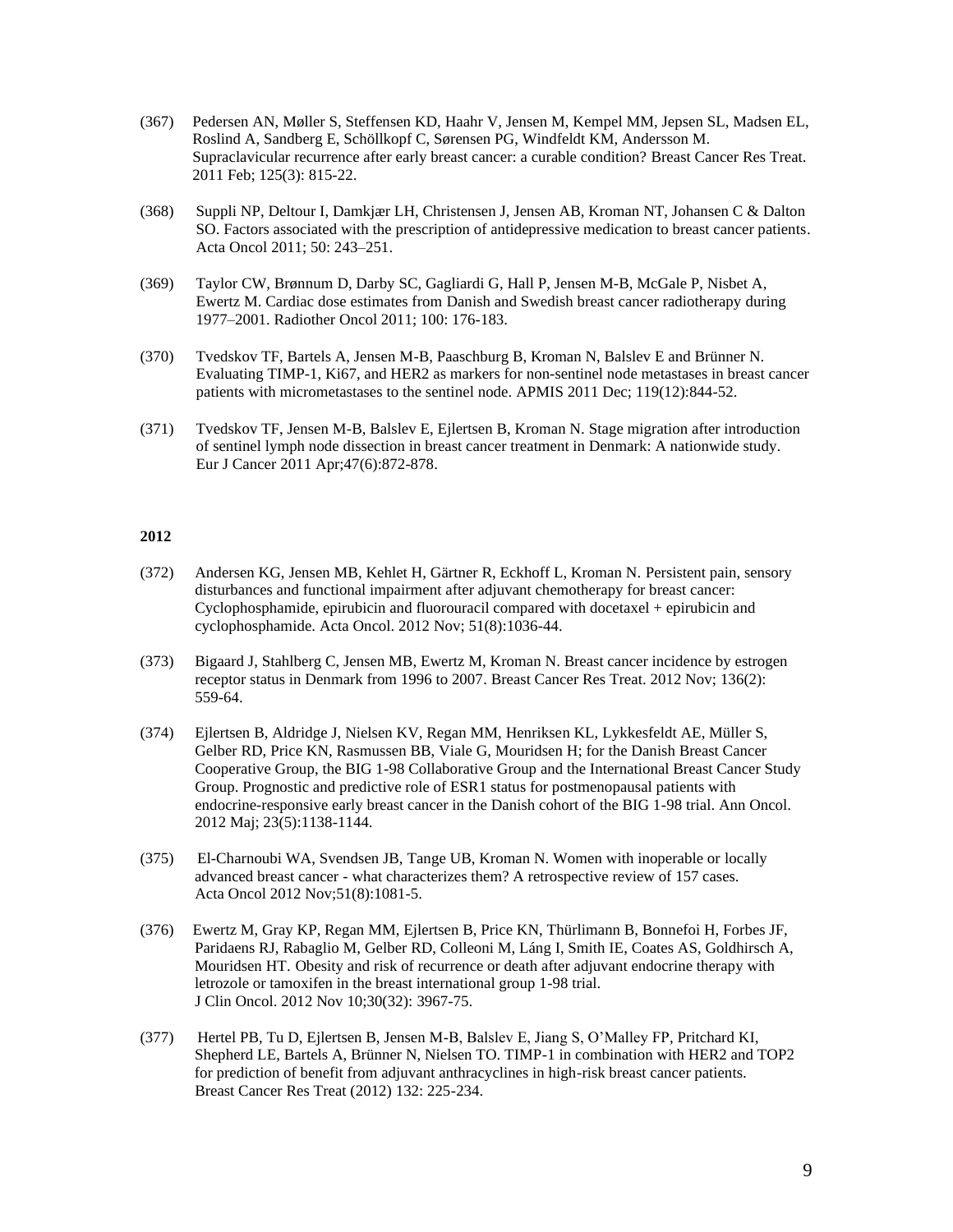- (378) Jensen JD, Knoop A, Lænkholm AV, Grauslund M, Jensen M-B, Santoni-Rugiu E, Andersson M, Ewertz M. 2PIK3CA mutations, PTEN, and pHER2 expression and impact on outcome in HER2-positive early-stage breast cancer patients treated with adjuvant chemotherapy and trastuzumab. Ann Oncol. 2012 Aug; 23(8): 2034-42.
- (379) Kamper-Jørgensen M, Biggar RJ, Tjønneland A, Hjalgrim H, Kroman N, Rostgaard K, et al. Opposite effects of microchimerism on breast and colon cancer. Eur J Cancer 2012 Sep;48(14): 2227-35.
- (380) Land LH, Dalton SO, Jensen M-B, Ewertz M. Impact of comorbidity on mortality: a cohort study of 62,591 Danish women diagnosed with early breast cancer, 1990-2008. Breast Cancer Res Treat. 2012 Feb;131(3):1013-20.
- (381) Land LH, Dalton SO, Jensen M-B, Ewertz M. Influence of comorbidity on the effect of adjuvant treatment and age in patients with early-stage breast cancer. Br J Cancer (2012) 107, 1901-1907.
- (382) Larsen MS, Bjerre K, Giobbie-Hurder A, Lænkholm AV, Henriksen KL, Ejlertsen B, Lykkesfeldt AE, Rasmussen BB. Prognostic value of Bcl-2 in two independent populations of estrogen receptor positive breast cancer patients treated with adjuvant endocrine therapy. Acta Oncol. 2012 Jul;51(6):781-9
- (383) Larsen MS, Bjerre K, Lykkesfeldt AE, Giobbie-Hurder A, Laenkholm AV, Henriksen KL, Ejlertsen B, Rasmussen BB. Activated HER-receptors in predicting outcome of ER-positive breast cancer patients treated with adjuvant endocrine therapy. Breast. 2012 Oct;21(5):662-8
- (384) Lænkholm A-V, Knoop A, Ejlertsen B, Rudbeck T, Jensen M-B, Müller S, Lykkesfeldt AE, Rasmussen BB, Nielsen KV. ESR1 gene status correlates with estrogen receptor protein levels measured by ligand binding assay and immunohistochemistry. Mol Oncol 2012 Aug; 6(4): 428-436.
- (385) Meretoja TJ, Leidenius MHK, Heikkilä PS, Boross G, Sejben I, Regitnig P, Luschin-Ebengreuth G, Žgajnar J, Perhavec A, Gazic B, Lázár G, Takács T, Vörös A, Saidan ZA, Nadeem RM, Castellano I, Sapino A, Bianchi S, Vezzosi V, Barranger E, Lousquy R, Arisio R, Foschini MP, Imoto S, Kamma H, Tvedskov TF, Kroman N, Jensen M-B, Audisio RA, Cserni G. International multicenter tool to predict the risk of nonsentinel node metastases in breast cancer. J Natl Cancer Inst 2012 Dec 19;104(24): 1888-1896.
- (386) Nielsen KV, Ejlertsen B, Møller S, Jensen M-B, Balslev E, Müller S, Knoop A, Mouridsen HT. Lack of independent prognostic and predictive value of centromere 17 copy number changes in breast cancer patients with known HER2 and TOP2A status. Mol Oncol. 2012 Feb; 6(1):88-97.
- (387) Teilum D, Bjerre KD, Tjonneland AM, Kroman N. Breast cancer survival and season of surgery: an ecological open cohort study. BMJ Open 2012; 2(1): e000358.
- (388) Tvedskov TF, Jensen M-B, Kroman N, Balslev E. Iatrogenic displacement of tumor cells to the sentinel node after surgical excision in primary breast cancer. Breast Cancer Res Treat. 2012 Jan;131(1): 223-9.
- (389) Tvedskov TF, Jensen M-B, Lisse IM, Ejlertsen B, Balslev E, Kroman N. High risk of non-sentinel node metastases in a group of breast cancer patients with micrometastases in the sentinel node. Int J Cancer. 2012 Nov 15;131(10): 2367-75.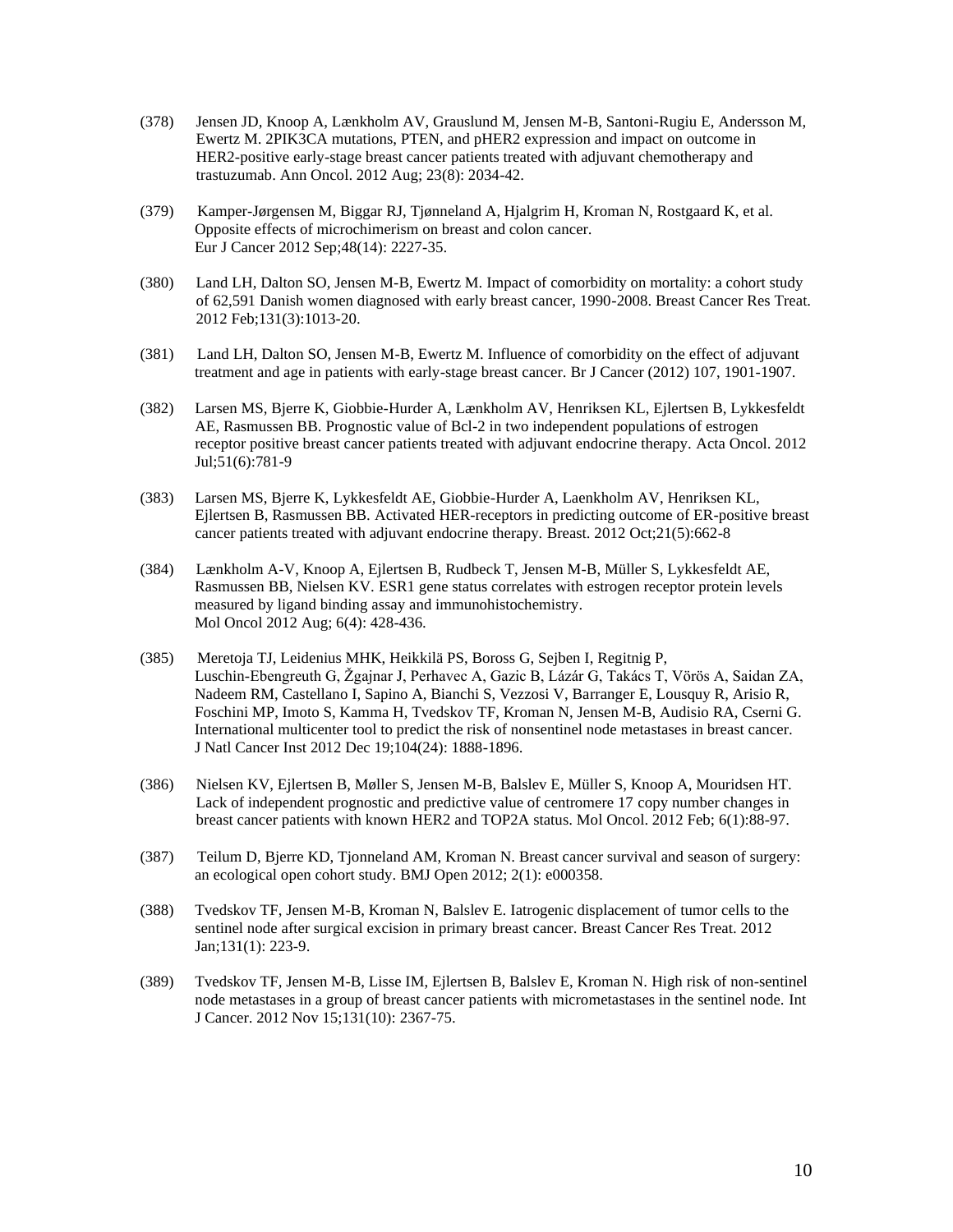- (390) Andersen KG, Jensen MB, Tvedskov TF, Kehlet H, Gartner R, Kroman N. Persistent pain, sensory disturbances and functional impairment after immediate or delayed axillary lymph node dissection. Eur J Surg Oncol 2013; 39(1):31-35.
- (391) Anderson WF, Rosenberg PS, Petito L, Katki HA, Ejlertsen B, Ewertz D M, Rasmussen BB, Jensen MB, Kroman N. Divergent estrogen receptor positive and negative breast cancer trends and etiologic heterogeneity in Denmark. Int J Cancer. 2013 Nov;133(9):2201-6.
- (392) Bjerre C, Knoop A, Bjerre K, Larsen MS, Henriksen KL, Lyng MB, Ditzel HJ, Rasmussen BB, Brünner N, Ejlertsen B, Laenkholm AV. Association of tissue inhibitor of metalloproteinases-1 and Ki67 in estrogen receptor positive breast cancer. Acta Oncol. 2013 Jan;52(1):82-90.
- (393) Damgaard OE, Jensen MB, Kroman N, Tvedskov TF. Quantifying the number of lymph nodes identified in one-stage versus two-stage axillary dissection in breast cancer. Breast 2013 Feb;22(1):44-6.
- (394) Darby SC, Ewertz M, McGale P, Bennet AM, Blom-Goldman U, Brønnum D, Correa C, Cutter D, Gagliardi G, Gigante B, Jensen M-B, Nisbet A, Peto R, Rahimi K, Taylor C, Hall P. Risk of ischemic heart disease in women after radiotherapy for breast cancer. N Eng J Med 2013 Marts 14; 368: 987-98.
- (395) Eckhoff L, Knoop AS, Jensen MB, Ejlertsen B, Ewertz M. Risk of docetaxel-induced peripheral neuropathy among 1,725 Danish patients with early stage breast cancer. Breast Cancer Res Treat 2013; 142(1):109-18.
- (396) Ejlertsen B, Jensen MB, Elversang J, Rasmussen BB, Andersson M, Andersen J, Nielsen DL, Cold S, Mouridsen HT. One year of adjuvant tamoxifen compared with chemotherapy and tamoxifen in postmenopausal patients with stage II breast cancer. Eur J Cancer. 2013 Sep;49(14):2986-94.
- (397) Grantzau, T., Mellemkjær, L. & Overgaard, J. Second primary cancers after adjuvant radiotherapy in early breast cancer patients: a national population based study under the Danish Breast Cancer Cooperative Group (DBCG). Radiother Oncol. 2013 Jan;106(1):42-9.
- (398) Hatem A. Azim Jr, Kroman N, Paesmans M, Gelber S, Rotmensz N, Ameye L, Leticia De Mattos-Arruda, Pistilli B, Pinto A, Jensen M-B, Cordoba O, Evandro de Azambuja, Goldhirsch A, Piccart MJ, and Peccatori FA. Prognostic impact of pregnancy after breast cancer according to estrogen receptor status: a multicenter retrospective study. J Clin Oncol. 2013 Jan 1;31(1):73-9.
- (399) Holm M, Olsen A, Christensen J, Kroman NT, Bidstrup PE, Johansen C, et al. Pre-diagnostic alcohol consumption and breast cancer recurrence and mortality: Results from a prospective cohort with a wide range of variation in alcohol intake. Int J Cancer 2013 Feb 1;132(3):686-94.
- (400) Jørgensen CLT, Ejlertsen B, Bjerre KD, Balslev E, Nielsen DL, Nielsen KV. Gene aberrations of RRM1 and RRM2B and outcome of advanced breast cancer after treatment with docetaxel with or without gemcitabine. BMC Cancer November 2013, 13:541.
- (401) Lyng MB, Lænkholm AV, Tan Q, Vach W, Gravgaard KH, Knoop A, Ditzel HJ. Gene expression signatures that predict outcome of tamoxifen-treated estrogen receptor-positive, high-risk, primary breast cancer patients: a DBCG study. PLoS One. 2013;8(1):e54078.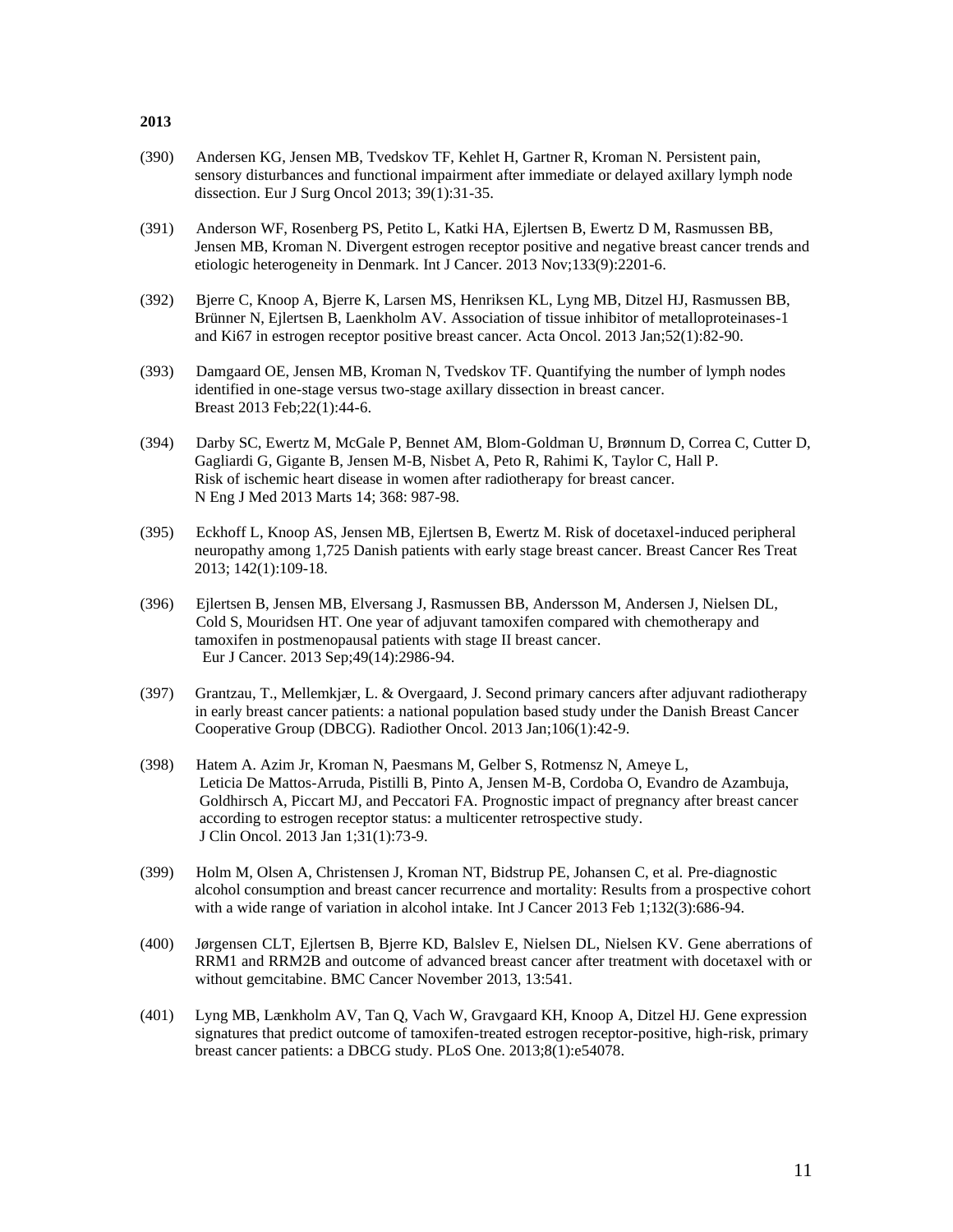- (402) Lyngholm CD, Christiansen PM, Damsgaard TE, Overgaard J. Long-term follow-up of late morbidity, cosmetic outcome and body image after breast conserving therapy. A study from the Danish Breast Cancer Cooperative Group (DBCG). Acta Oncol. 2013 Feb;52(2):259-69.
- (403) Mejdahl MK, Andersen KG, Gärtner R, Kroman N, Kehlet H. Persistent pain and sensory disturbances after treatment for breast cancer: six year nationwide follow-up study. BMJ. 2013 Apr 11;346:f1865.
- (404) Meretoja TJ, Audisio RA, Heikkilä PS, Bori R, Sejben I, Regitnig P, Luschin-Ebengreuth G, Zgajnar J, Perhavec A, Gazic B, Lázár G, Takács T, Kővári B, Saidan ZA, Nadeem RM, Castellano I, Sapino A, Bianchi S, Vezzosi V, Barranger E, Lousquy R, Arisio R, Foschini MP, Imoto S, Kamma H, Tvedskov TF, Jensen M-B, Cserni G, Leidenius MH. International multicenter tool to predict the risk of four or more tumor-positive axillary lymph nodes in breast cancer patients with sentinel node macrometastases. Breast Cancer Res Treat. 2013 Apr;138(3):817-27.
- (405) Nielsen MH, Berg M, Pedersen AN, Andersen K, Glavicic V, Jakobsen EH, Jensen I, Josipovic M, Lorenzen EL, Nielsen HM, Stenbygaard L, Thomsen MS, Vallentin S, Zimmermann S, Offersen BV; Danish Breast Cancer Cooperative Group Radiotherapy Committee. Delineation of target volumes and organs at risk in adjuvant radiotherapy of early breast cancer: national guidelines and contouring atlas by the Danish Breast Cancer Cooperative Group. Acta Oncol. 2013 May;52(4):703-10.
- (406) Pedersen CG, Christensen S, Jensen AB, Zachariae R. Use of complementary and alternative medicine (CAM) and changes in depressive symptoms from 3 to 15 months after surgery for primary breast cancer: results from a nationwide cohort study. Breast Cancer Res Treat. 2013 Sep; 141(2): 277-85.
- (407) Sørensen GV, Ganz PA, Cole SW, Pedersen LA, Sørensen HT, Cronin-Fenton DP, Garne JP, Christiansen PM, Lash TL, Ahern TP. Use of β-blockers, angiotensin-converting enzyme inhibitors, angiotensin II receptor blockers, and risk of breast cancer recurrence: a Danish nationwide prospective cohort study. J Clin Oncol. 2013 Jun 20;31(18):2265-72.
- (408) Thorsen LB, Thomsen MS, Overgaard M, Overgaard J, Offersen BV; Danish Breast Cancer Cooperative Group Radiotherapy Committee. Quality assurance of conventional non-CT-based internal mammary lymph node irradiation in a prospective Danish Breast Cancer Cooperative Group trial: the DBCG-IMN study. Acta Oncol. 2013 Oct;52(7):1526-34.

- (409) Ahern TP, Lash TL, Damkier P, Christiansen PM, Cronin-Fenton DP. Statins and breast cancer prognosis: evidence and opportunities. Lancet Oncol 2014 Sept; 15: e461–68
- (410) Andersen C, Rørth M, Ejlertsen B, Adamsen L. Exercise despite pain: breast cancer patient experiences of muscle and joint pain during adjuvant chemotherapy and concurrent participation in an exercise intervention. Eur J Cancer Care (Engl) 2014;23(5):653-67.
- (411) Christiansen P, Vejborg I, Kroman N, Holten I, Garne JP, Vedsted P, Møller S, Lynge E. Position paper: Breast cancer screening, diagnosis, and treatment in Denmark. Acta Oncol. 2014 Apr; 53(4): 433–444.
- (412) Ejlertsen B, Jensen MB, Mouridsen HT. Excess mortality in postmenopausal high-risk women who only receive adjuvant endocrine therapy for estrogen receptor positive breast cancer. Acta Oncol. 2014 Feb; 53(2):174-85.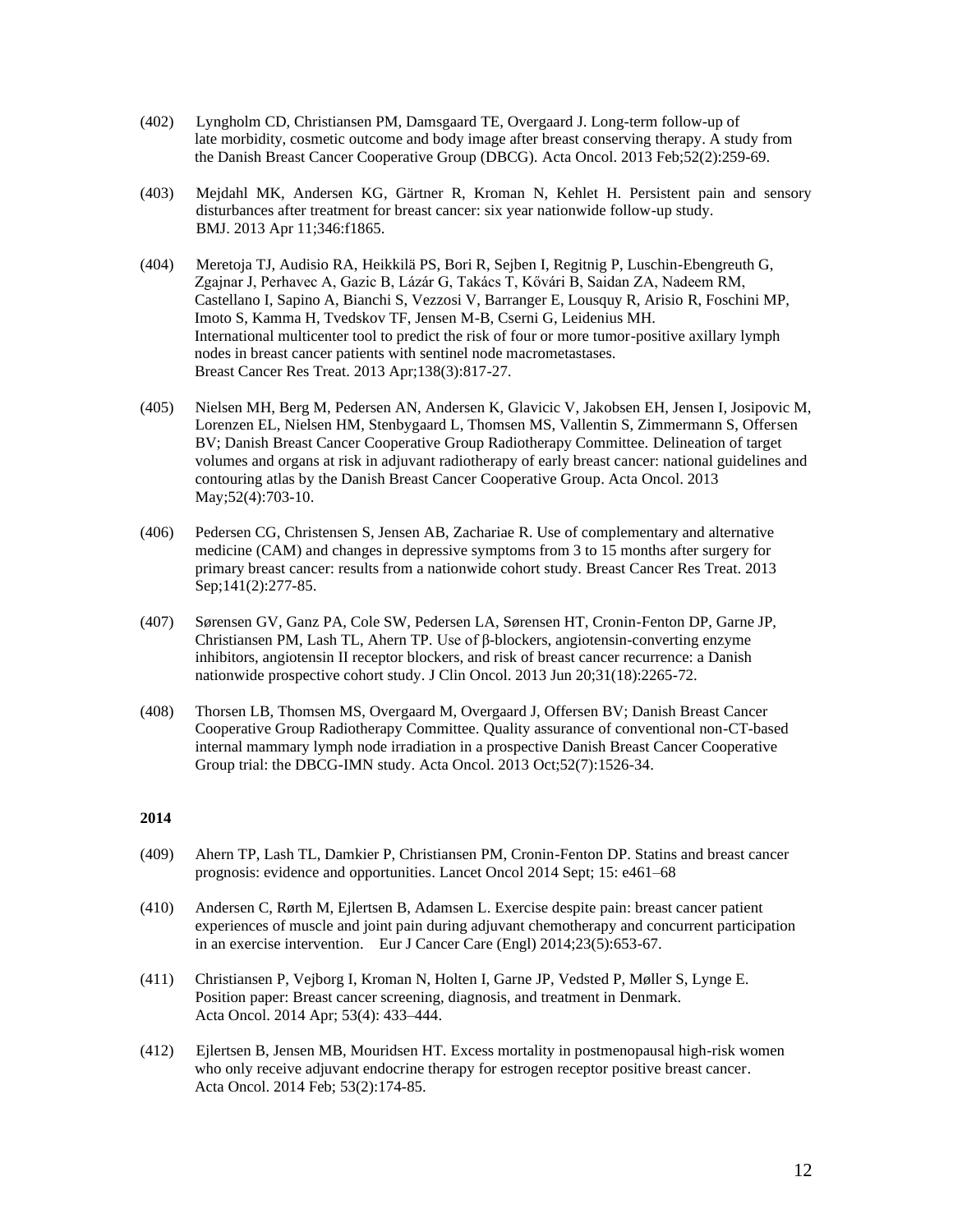- (413) Gärtner R, Mejdahl MK, Andersen KG, Ewertz M, Kroman N. Development in self-reported arm-lymphedema in Danish women treated for early-stage breast cancer in 2005 and 2006--a nationwide follow-up study. Breast. 2014; 23(4):445-52.
- (414) Holm M, Olsen A, Kroman N, Tjønneland A. Lifestyle influences on the association between pre-diagnostic hormone replacement therapy and breast cancer prognosis-Results from The Danish 'Diet, Cancer and Health' prospective cohort. Maturitas. 2014 Dec; 79(4):442-8
- (415) Huober J, Cole BF, Rabaglio M, Giobbie-Hurder A, Wu J, Ejlertsen B, Bonnefoi H, Forbes JF, Neven P, Lang I, Smith I, Wardley A, Price KN, Goldhirsch A, Coates AS, Colleoni M, Gelber RD, Thurlimann B for the BIG 1-98 Collaborative and International Breast Cancer Study Groups. Symptoms of endocrine treatment and outcome in the BIG 1-98 study. Breast Cancer Res Treat. 2014; 143:159-69.
- (416) Jørgensen CL, Bjerre C, Ejlertsen B, Bjerre KD, Balslev E, Bartels A, Brünner N,Nielsen, DL. TIMP-1 and responsiveness to gemcitabine in advanced breast cancer; results from a randomized phase III trial from the Danish breast cancer cooperative group. BMC Cancer. 2014 May 22;14:360.
- (417) Jørgensen CL, Nielsen TO, Bjerre KD, Liu S, Wallden B, Balslev E, Nielsen DL, Ejlertsen B. PAM50 breast cancer intrinsic subtypes and effect of gemcitabine in advanced breast cancer patients. Acta Oncol. 2014 Jun; 53(6):776-87.
- (418) Klit A, Henriksen TF, Siersen HE, Elberg JJ, Christiansen P, Kroman N. Onkoplastisk brystkirurgi i Danmark. Ugeskr Læger. 2014;176:V06130376
- (419) Knoop AS, Lænkholm AV, Jensen MB, Nielsen KV, Andersen J, Nielsen D, Ejlertsen B. Estrogen receptor, Progesterone receptor, HER2 status and Ki67 index and responsiveness to adjuvant tamoxifen in postmenopausal high-risk breast cancer patients enrolled in the DBCG 77C trial. Eur J Cancer. 2014 May; 50(8):1412-21.
- (420) Lietzen LW, Ahern T, Christiansen P, Jensen AB, Sørensen HT, Lash TL, Cronin-Fenton DP. Glucocorticoid prescriptions and breast cancer recurrence: a Danish nationwide prospective cohort study. Ann Oncol. 2014 Dec; 25(12):2419-25.
- (421) McGale P, Taylor C, Correa C, Cutter D, Duane F, Ewertz M et al. Effect of radiotherapy after mastectomy and axillary surgery on 10-year recurrence and 20-year breast cancer mortality: meta-analysis of individual patient data for 8135 women in 22 randomised trials. Lancet. 2014 Jun 21;383(9935):2127-35.
- (422) Mellemkjær L, Steding-Jessen M, Frederiksen K, Andersson M, Ejlertsen B, Jensen MB, Olsen JH. Risk of contralateral breast cancer after tamoxifen use among Danish women. Ann Epidemiol. 2014 Nov; 24(11):843-8.
- (423) Rasmussen CB, Kjær SK, Ejlertsen B, Andersson M, Jensen MB, Christensen J, Langballe R, Mellemkjær L. Incidence of metachronous contralateral breast cancer in Denmark 1978-2009. Int J Epidemiol. 2014 Dec; 43(6):1855-64
- (424) Schaid DJ, Spraggs CF, McDonnell SK, Parham LR, Cox CJ, Ejlertsen B, Finkelstein DM, Rappold E, Curran J, Cardon LR, Goss PE. Prospective Validation of HLA-DRB1\*07:01 Allele Carriage As a Predictive Risk Factor for Lapatinib-Induced Liver Injury. J Clin Oncol. 2014 Aug 1; 32(22):2296-303.
- (425) Suppli NP, Johansen Ch, Christensen J, Kessing LV, Kroman N, Dalton SO. Increased Risk for Depression After Breast Cancer: A Nationwide Population-Based Cohort Study of Associated Factors in Denmark. 1998-2011. J Clin Oncol. 2014 Dec 1;32(34):3831-9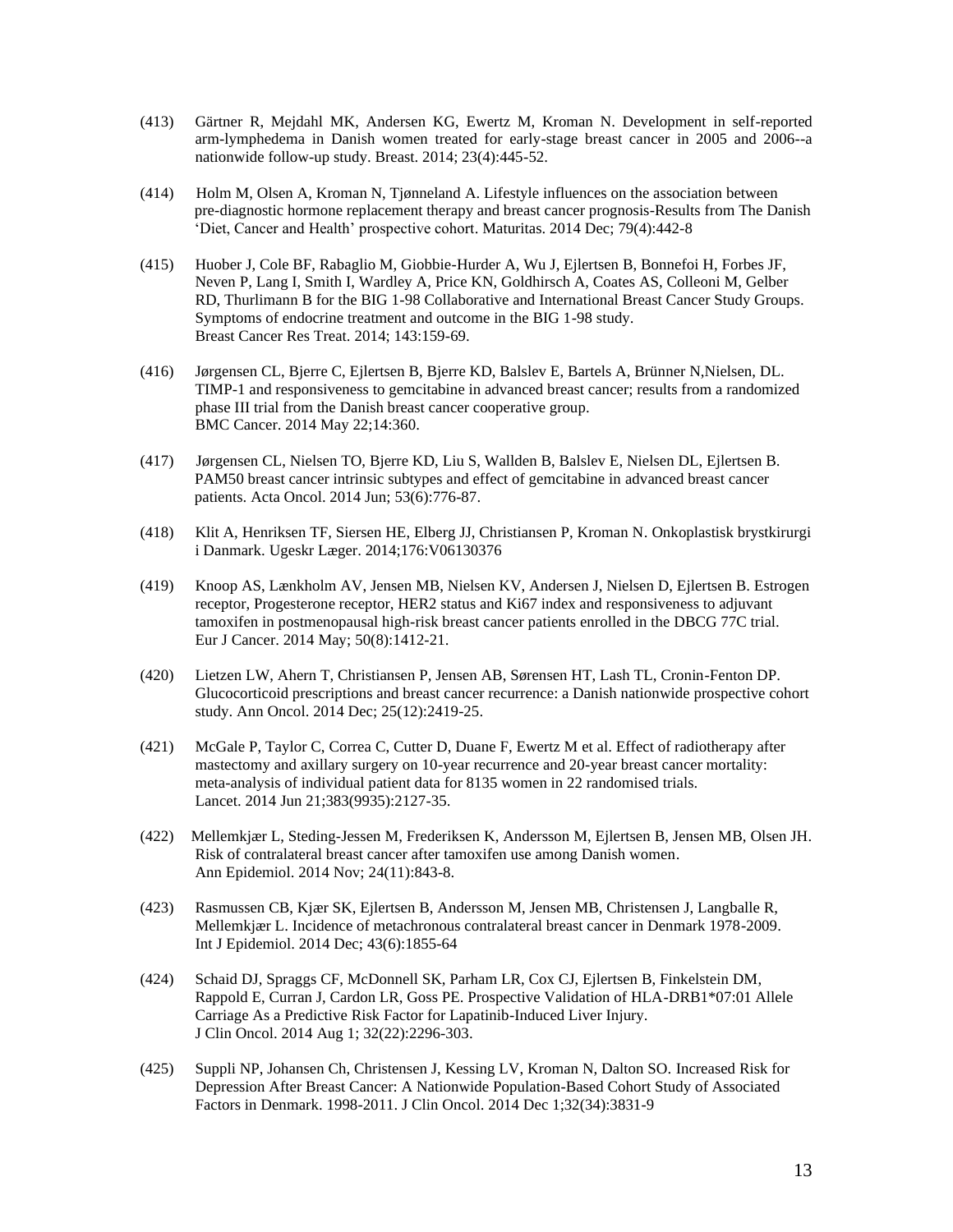(426) Tvedskov TF, Jensen MB, Balslev E, Kroman N. Robust and validated models to predict high risk of non-sentinel node metastases in breast cancer patients with micrometastases or isolated tumor cells in the sentinel node. Acta Oncol. 2014 Feb;53(2):209-15.

- (427) Bartlett JM, McConkey CC, Munro AF, Desmedt C, Dunn JA, Larsimont DP, O'Malley FP, Cameron DA, Earl HM, Poole CJ, Shepherd LE, Cardoso F, Jensen MB, Caldas C, Twelves CJ, Rea DW, Ejlertsen B, Di Leo A, Pritchard KI. Predicting Anthracycline Benefit: TOP2A and CEP17-Not Only but Also. J Clin Oncol. 2015 May 20;33(15):1680-7.
- (428) Bodilsen A, Bjerre K, Offersen BV, Vahl P, Ejlertsen B, Overgaard J, Christiansen P. The Influence of Repeat Surgery and Residual Disease on Recurrence After Breast-Conserving Surgery: A Danish Breast Cancer Cooperative Group Study. Ann Surg Oncol. 2015 Dec;22 Suppl 3:476-85.
- (429) Bodilsen A, Christensen S, Christiansen P, Damsgaard TE, Zachariae R, Jensen AB. Socio-demographic, clinical, and health-related factors associated with breast reconstruction - A nationwide cohort study. Breast. 2015 Oct;24(5):560-7.
- (430) Boyle FM, Smith IE, O'Shaughnessy J, Ejlertsen B, Buzdar AU, Fumoleau P, Gradishar W, Martin M, Moy B, Piccart-Gebhart M, Pritchard KI, Lindquist D, Amonkar M, Huang Y, Rappold E, Williams LS, Wang-Silvanto J, Kaneko T, Finkelstein DM, Goss PE; TEACH Investigators. Health related quality of life of women in TEACH, a randomised placebo controlled adjuvant trial of lapatinib in early stage Human Epidermal Growth Factor Receptor (HER2) overexpressing breast cancer. Eur J Cancer. 2015 Apr;51(6):685-96.
- (431) Christiansen P, Vejborg I, Kroman N, Holten I, Garne JP, Vedsted P, Møller S, Lynge E. Comments to the paper: Influence of mammography screening on use of mastectomies in Denmark. Acta Oncol. 2015 Jan;54(1):135-6.
- (432) Cronin-Fenton DP, Heide-Jørgensen U, Ahern TP, Lash TL, Christiansen PM, Ejlertsen B, Sjøgren P, Kehlet H, Sørensen HT. Opioids and breast cancer recurrence: A Danish population-based cohort study. Cancer. 2015 Oct 1;121(19):3507-14.
- (433) Goldrat O, Kroman N, Peccatori FA, Cordoba O, Pistilli B, Lidegaard O, Demeestere I, Azim HA Jr. Pregnancy following breast cancer using assisted reproduction and its effect on long-term outcome. Eur J Cancer. 2015 Aug;51(12):1490-6.
- (434) Holm-Rasmussen EV, Jensen MB, Balslev E, Kroman N, Tvedskov TF. Reduced risk of axillary lymphatic spread in triple-negative breast cancer. Breast Cancer Res Treat. 2015 Jan;149(1):229-36
- (435) Lietzen LW, Cronin-Fenton D, Christiansen P, Sørensen HT, Lash TL. Autoimmune diseases and breast cancer recurrence: a Danish nationwide cohort study. Breast Cancer Res Treat. 2015 Jan;149(2):497-504.
- (436) Metzger Filho O, Giobbie-Hurder A, Mallon E, Gusterson B, Viale G, Winer EP, Thürlimann B, Gelber RD, Colleoni M, Ejlertsen B, Debled M, Price KN, Regan MM, Coates AS, Goldhirsch A. Relative Effectiveness of Letrozole Compared With Tamoxifen for Patients With Lobular Carcinoma in the BIG 1-98 Trial. J Clin Oncol. 2015 Sep 1;33(25):2772-9.
- (437) Munzone E, Giobbie-Hurder A, Gusterson BA, Mallon E, Viale G, Thürlimann B, Ejlertsen B, MacGrogan G, Bibeau F, Lelkaitis G, Price KN, Gelber RD, Coates AS, Goldhirsch A, Colleoni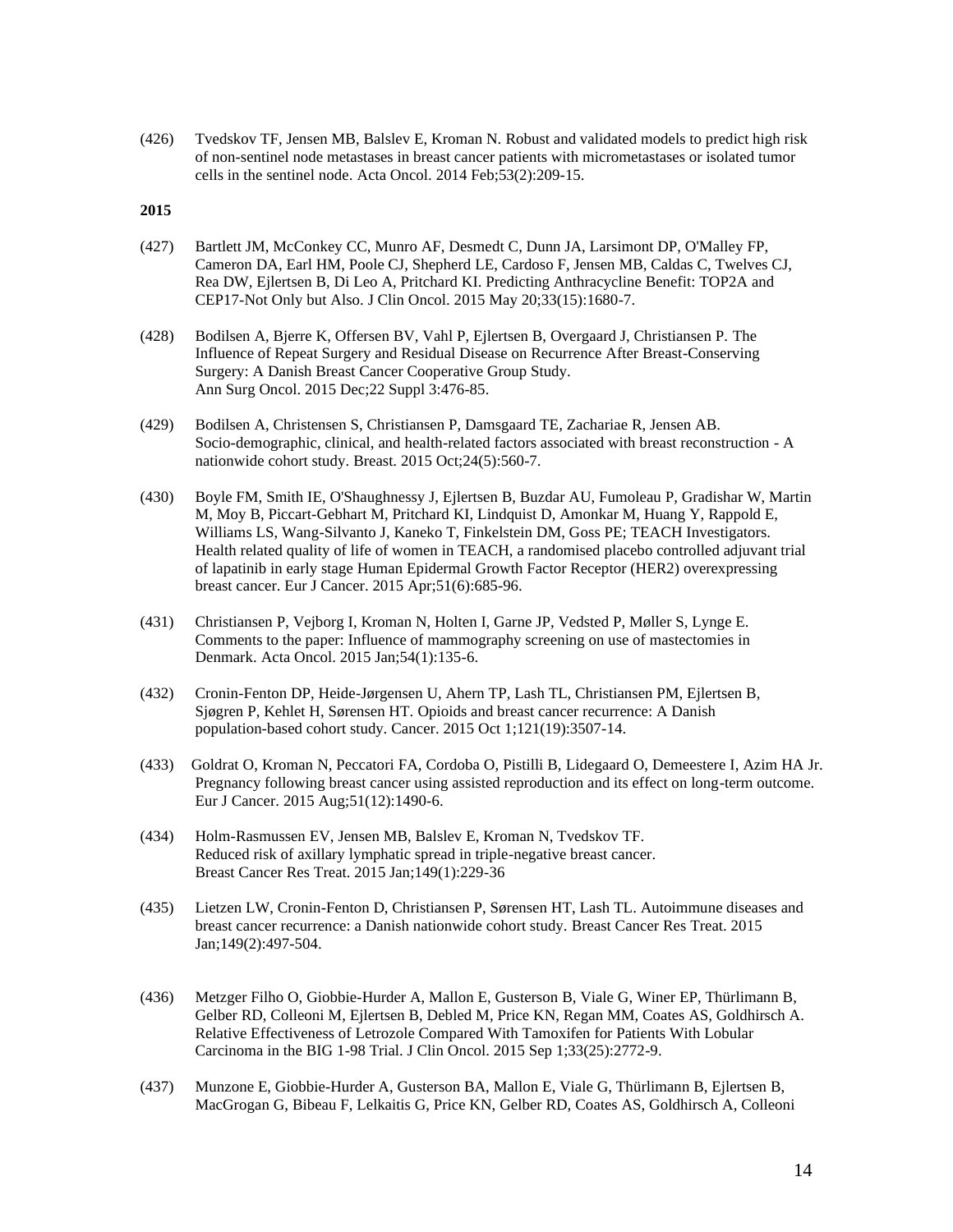M; International Breast Cancer Study Group and the BIG 1-98 Collaborative Group. Outcomes of special histotypes of breast cancer after adjuvant endocrine therapy with letrozole or tamoxifen in the monotherapy cohort of the BIG 1-98 trial. Ann Oncol. 2015 Dec;26(12):2442-9.

- (438) Strasser-Weippl K, Horick N, Smith IE, O'Shaughnessy J, Ejlertsen B, Boyle F, Buzdar AU, Fumoleau P, Gradishar W, Martin M, Moy B, Piccart-Gebhart M, Pritchard KI, Lindquist D, Rappold E, Finkelstein DM, Goss PE. Long-term hazard of recurrence in HER2+ breast cancer patients untreated with anti-HER2 therapy. Breast Cancer Res. 2015 Apr 16;17:56.
- (439) Tvedskov TF, Jensen MB, Ejlertsen B, Christiansen P, Balslev E, Kroman N. Prognostic significance of axillary dissection in breast cancer patients with micrometastases or isolated tumor cells in sentinel nodes: a nationwide study. Breast Cancer Res Treat. 2015 Oct;153(3):599-606.

- (440) Anderson WF, Pfeiffer RM, Wohlfahrt J, Ejlertsen B, Jensen MB, Kroman N. Associations of parity-related reproductive histories with  $ER<sub>±</sub>$  and  $HER2<sub>±</sub>$  receptor-specific breast cancer aetiology. Int J Epidemiol. 2016 Nov 6. [Epub ahead of print]
- (441) Bloomquist K, Hayes S, Adamsen L, Moller T, Christensen KB, Ejlertsen B, et al. A randomized cross-over trial to detect differences in arm volume after low- and heavy-load resistance exercise among patients receiving adjuvant chemotherapy for breast cancer at risk for arm lymphedema: study protocol. BMC Cancer. 2016 Jul 22;16:517
- (442) Bodilsen A, Bjerre K, Offersen BV, Vahl P, Amby N, Dixon JM, Ejlertsen B, Overgaard J, Christiansen P. Importance of margin width in breast-conserving treatment of early breast cancer. J Surg Oncol. 2016 May;113(6):609-15.
- (443) Bodilsen A, Offersen BV, Christiansen P, Overgaard J. Pattern of relapse after breast conserving therapy, a study of 1519 early breast cancer patients treated in the Central Region of Denmark 2000-2009. Acta Oncol. 2016 Aug;55(8):964-9.
- (444) Chan A, Delaloge S, Holmes FA, Moy B, Iwata H, Harvey VJ, et al. Neratinib after trastuzumab-based adjuvant therapy in patients with HER2-positive breast cancer (ExteNET): a multicentre, randomised, double-blind, placebo-controlled, phase 3 trial. Lancet Oncol. 2016 Mar;17(3):367-77.
- (445) Chirgwin JH, Giobbie-Hurder A, Coates AS, Price KN, Ejlertsen B, Debled M, et al. Treatment Adherence and Its Impact on Disease-Free Survival in the Breast International Group 1-98 Trial of Tamoxifen and Letrozole, Alone and in Sequence. J Clin Oncol. 2016;34(21):2452-9.
- (446) Christiansen P, Ejlertsen B, Jensen MB, Mouridsen H. Danish Breast Cancer Cooperative Group. Clinical Epidemiology 2016 Oct 25;8:445-449
- (447) Cronin-Fenton DP, Heide-Jørgensen U, Ahern TP, Lash TL, Christiansen P, Ejlertsen B, Sørensen HT. Low-dose Aspirin, Nonsteroidal Anti-inflammatory Drugs, Selective COX-2 Inhibitors and Breast Cancer Recurrence. Epidemiology. 2016 Jul;27(4):586-93.
- (448) Dunning AM, Michailidou K, Kuchenbaecker KB, Thompson D, French JD, Beesley J, et al. Breast cancer risk variants at 6q25 display different phenotype associations and regulate ESR1, RMND1 and CCDC170. Nat Genet. 2016;48(4):374-86.
- (449) Ejlertsen B. Adjuvant chemotherapy in early breast cancer. Dan Med J. 2016 May;63(5). pii: B5222.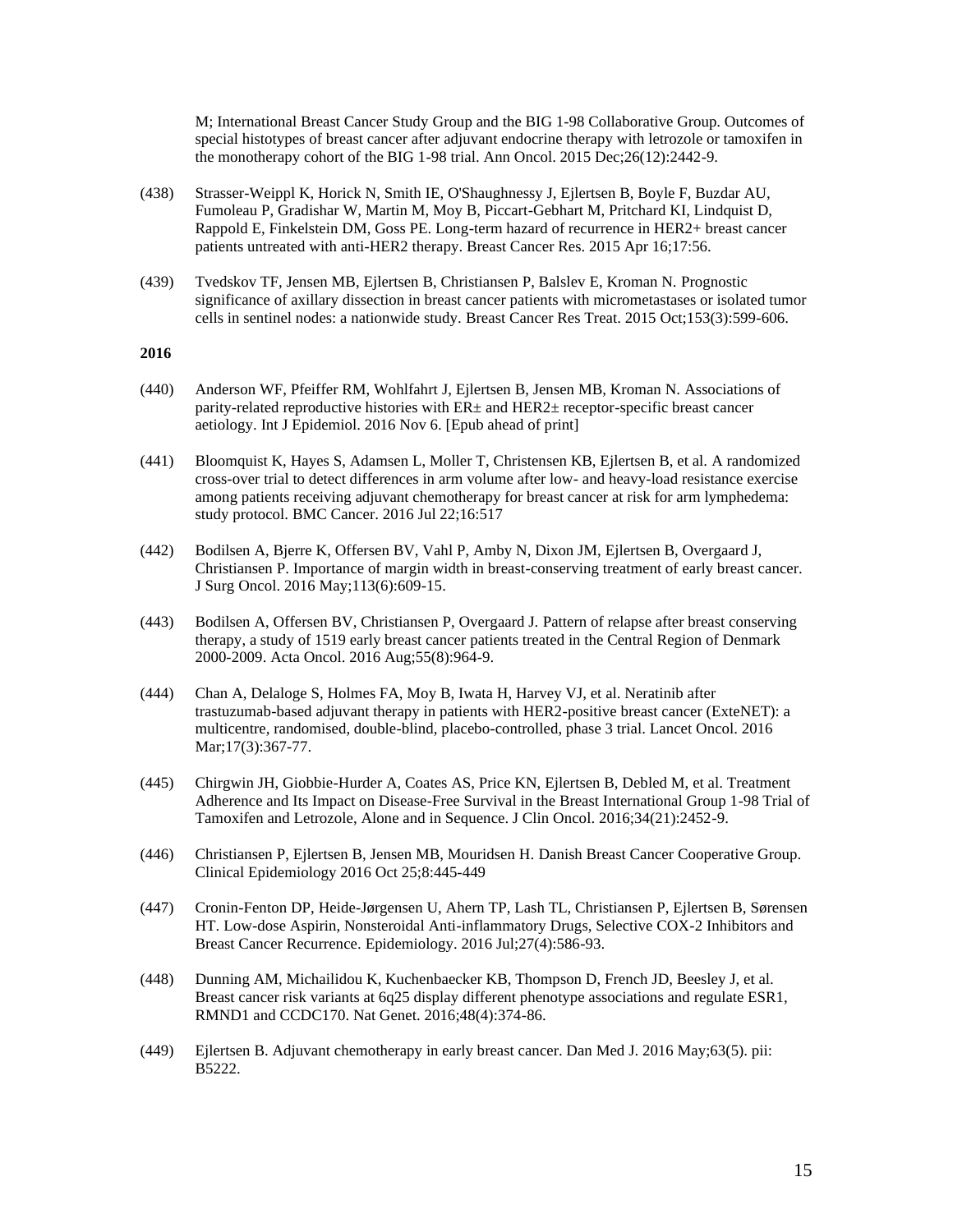- (450) Hadji P, Coleman RE, Wilson C, Powles TJ, Clézardin P, Aapro M, Costa L, Body JJ, Markopoulos C, Santini D, Diel I, Di Leo A, Cameron D, Dodwell D, Smith I, Gnant M, Gray R, Harbeck N, Thurlimann B, Untch M, Cortes J, Martin M, Albert US, Conte PF, Ejlertsen B, Bergh J, Kaufmann M, Holen I. Adjuvant bisphosphonates in early breast cancer: Consensus guidance for clinical practice from a European Panel. Ann Oncol. 2016 Mar;27(3):379-90.
- (451) Jensen MB, Ejlertsen B, Mouridsen HT, Christiansen P; for the Danish Breast Cancer Cooperative Group. Improvements in breast cancer survival between 1995 and 2012 in Denmark: The importance of earlier diagnosis and adjuvant treatment. Acta Oncol. 2016 Jun;55 Suppl 2:24-35.
- (452) Jonson L, Ahlborn LB, Steffensen AY, Djursby M, Ejlertsen B, Timshel S, et al. Identification of six pathogenic RAD51C mutations via mutational screening of 1228 Danish individuals with increased risk of hereditary breast and/or ovarian cancer. Breast Cancer Res Treat. 2016;155(2):215-22.
- (453) Juhl AA, Christiansen P, Damsgaard TE. Persistent Pain after Breast Cancer Treatment: A Questionnaire-Based Study on the Prevalence, Associated Treatment Variables, and Pain Type. J Breast Cancer. 2016 Dec;19(4):447-454.
- (454) Kumler I, Knoop AS, Jessing CA, Ejlertsen B, Nielsen DL. Review of hormone-based treatments in postmenopausal patients with advanced breast cancer focusing on aromatase inhibitors and fulvestrant. ESMO Open. 2016 Aug 16;1(4):e000062.
- (455) Laurberg T, Lyngholm CD, Christiansen P, Alsner J, Overgaard J. Long-term age-dependent failure pattern after breast-conserving therapy or mastectomy among Danish lymph-node-negative breast cancer patients. Radiother Oncol. 2016 Jul;120(1):98-106.
- (456) Lawrenson K, Kar S, McCue K, Kuchenbaeker K, Michailidou K, Tyrer J, et al. Functional mechanisms underlying pleiotropic risk alleles at the 19p13.1 breast-ovarian cancer susceptibility locus. Nat Commun. 2016 Sep 7;7:12675.
- (457) Lyngholm CD, Laurberg T, Alsner J, Damsgaard TE, Overgaard J, Christiansen PM. Failure pattern and survival after breast conserving therapy. Long-term results of the Danish Breast Cancer Group (DBCG) 89 TM cohort. Acta Oncol. 2016 Aug;55(8):983-92.
- (458) Rottmann N, Hansen DG, Hagedoorn M, Larsen PV, Nicolaisen A, Bidstrup PE, Würtzen H, Flyger H, Kroman N, Johansen C. Depressive symptom trajectories in women affected by breast cancer and their male partners: a nationwide prospective cohort study. J Cancer Surviv. 2016;10(5):915-26.
- (459) Silvestri V, Barrowdale D, Mulligan AM, Neuhausen SL, Fox S, Karlan BY, et al. Male breast cancer in BRCA1 and BRCA2 mutation carriers: pathology data from the Consortium of Investigators of Modifiers of BRCA1/2. Breast Cancer Res. 2016 Feb 9;18(1):15.
- (460) Strasser-Weippl K, Horick N, Smith IE, O'Shaughnessy J, Ejlertsen B, Boyle F, et al. Identification of early breast cancer patient cohorts who may benefit from lapatinib therapy. Eur J Cancer. 2016;56:85-92.
- (461) Tvedskov TF, Jensen MB, Balslev E, Garne JP, Vejborg I, Christiansen P, Ejlertsen B, Kroman N. Risk of non-sentinel node metastases in patients with symptomatic cancers compared to screen-detected breast cancers. Acta Oncol. 2016;55(4):455-9.
- (462) Vigorito E, Kuchenbaecker KB, Beesley J, Adlard J, Agnarsson BA, Andrulis IL, et al. Fine-Scale Mapping at 9p22.2 Identifies Candidate Causal Variants That Modify Ovarian Cancer Risk in BRCA1 and BRCA2 Mutation Carriers. PLoS One. 2016;11(7):e0158801.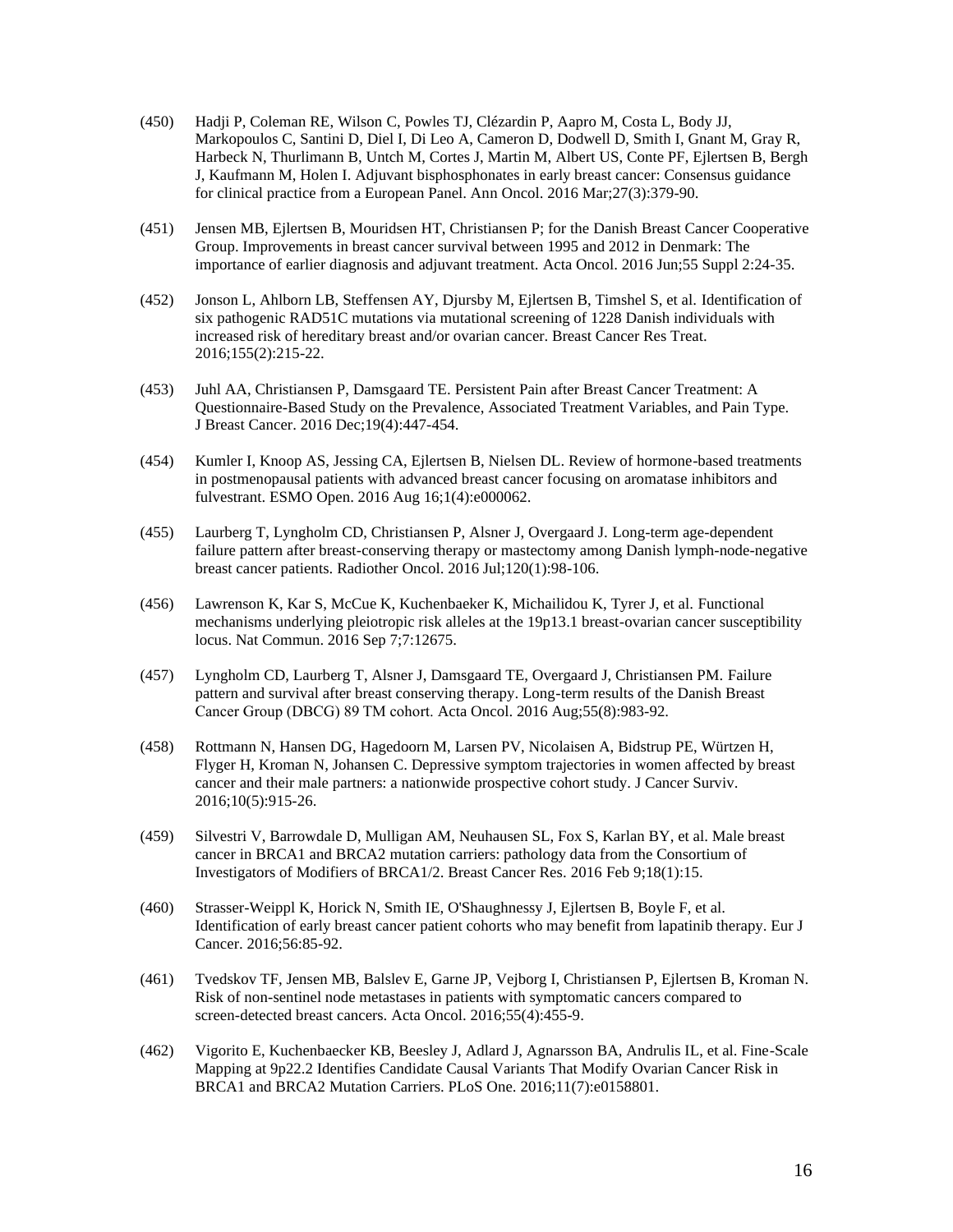(463) Zeng C, Guo X, Long J, Kuchenbaecker KB, Droit A, Michailidou K, et al. Identification of independent association signals and putative functional variants for breast cancer risk through fine-scale mapping of the 12p11 locus. Breast Cancer Res. 2016;18(1):64.

- (464) Ahern TP, Hertz DL, Damkier P, Ejlertsen B, Hamilton-Dutoit SJ, Rae JM, Regan MM, Thompson AM, Lash TL, Cronin-Fenton DP. Cytochrome P-450 2D6 (CYP2D6) Genotype and Breast Cancer Recurrence in Tamoxifen-Treated Patients: Evaluating the Importance of Loss of Heterozygosity. Am J Epidemiol. 2017;185(2):75-85.
- (465) Alkner S, Jensen MB, Rasmussen BB, Bendahl PO, Fernö M, Rydén L, Mouridsen H; Danish Breast Cancer Cooperative Group. Prognostic and predictive importance of the estrogen receptor coactivator AIB1 in a randomized trial comparing adjuvant letrozole and tamoxifen therapy in postmenopausal breast cancer: the Danish cohort of BIG 1-98. Breast Cancer Res Treat. 2017;166(2):481-490.
- (466) Anderson WF, Pfeiffer RM, Wohlfahrt J, Ejlertsen B, Jensen MB, Kroman N. Associations of parity-related reproductive histories with ER± and HER2± receptor-specific breast cancer aetiology. Int J Epidemiol. 2017;46(1):86-95.
- (467) Borgquist S, Giobbie-Hurder A, Ahern TP, Garber JE, Colleoni M, Láng I, Debled M, Ejlertsen B, von Moos R, Smith I, Coates AS, Goldhirsch A, Rabaglio M, Price KN, Gelber RD, Regan MM, Thürlimann B. Cholesterol, Cholesterol-Lowering Medication Use, and Breast Cancer Outcome in the BIG 1-98 Study. J Clin Oncol. 2017;35(11):1179-1188.
- (468) Cronin-Fenton DP, Kjærsgaard A, Ahern TP, Mele M, Ewertz M, Hamilton-Dutoit S, Christiansen PM, Ejlertsen B, Sørensen HT, Lash TL, Silliman RA. Validity of Danish Breast Cancer Group (DBCG) registry data used in the predictors of breast cancer recurrence (ProBeCaRe) premenopausal breast cancer cohort study. Acta Oncol. 2017; 56(9):1155-1160.
- (469) Curigliano G, Burstein HJ, P Winer E, Gnant M, Dubsky P, Loibl S, et al. De-escalating and escalating treatments for early-stage breast cancer: the St. Gallen International Expert Consensus Conference on the Primary Therapy of Early Breast Cancer 2017. Ann Oncol. 2017;28(8):1700-1712.
- (470) Curigliano G, Burstein HJ, Winer EP, Gnant M, Dubsky P, Loibl S, et al. Reply to "The St. Gallen International Expert Consensus on the Primary Therapy of Early Breast Cancer 2017: the point of view of an International Panel of Experts in Radiation Oncology" by Kirova et al. Ann Oncol. 2017 Sep 25.
- (471) Ejlertsen B, Tuxen MK, Jakobsen EH, Jensen MB, Knoop AS, Højris I, Ewertz M, Balslev E, Danø H, Vestlev PM, Kenholm J, Nielsen DL, Bechmann T, Andersson M, Cold S, Nielsen HM, Maae E, Carlsen D, Mouridsen HT. Adjuvant Cyclophosphamide and Docetaxel With or Without Epirubicin for Early TOP2A-Normal Breast Cancer: DBCG 07-READ, an Open-Label, Phase III, Randomized Trial. J Clin Oncol 2017;35(23):2639:2646.
- (472) Hamdi Y, Soucy P, Kuchenbaeker KB, Pastinen T, Droit A, Lemaçon A, et al. Association of breast cancer risk in BRCA1 and BRCA2 mutation carriers with genetic variants showing differential allelic expression: identification of a modifier of breast cancer risk at locus 11q22.3. Breast Cancer Res Treat. 2017;161(1):117-134.
- (473) Holm-Rasmussen EV, Jensen MB, Balslev E, Kroman N, Tvedskov TF. The use of sentinel lymph node biopsy in the treatment of breast ductal carcinoma in situ: A Danish population-based study. Eur J Cancer. 2017;87:1-9.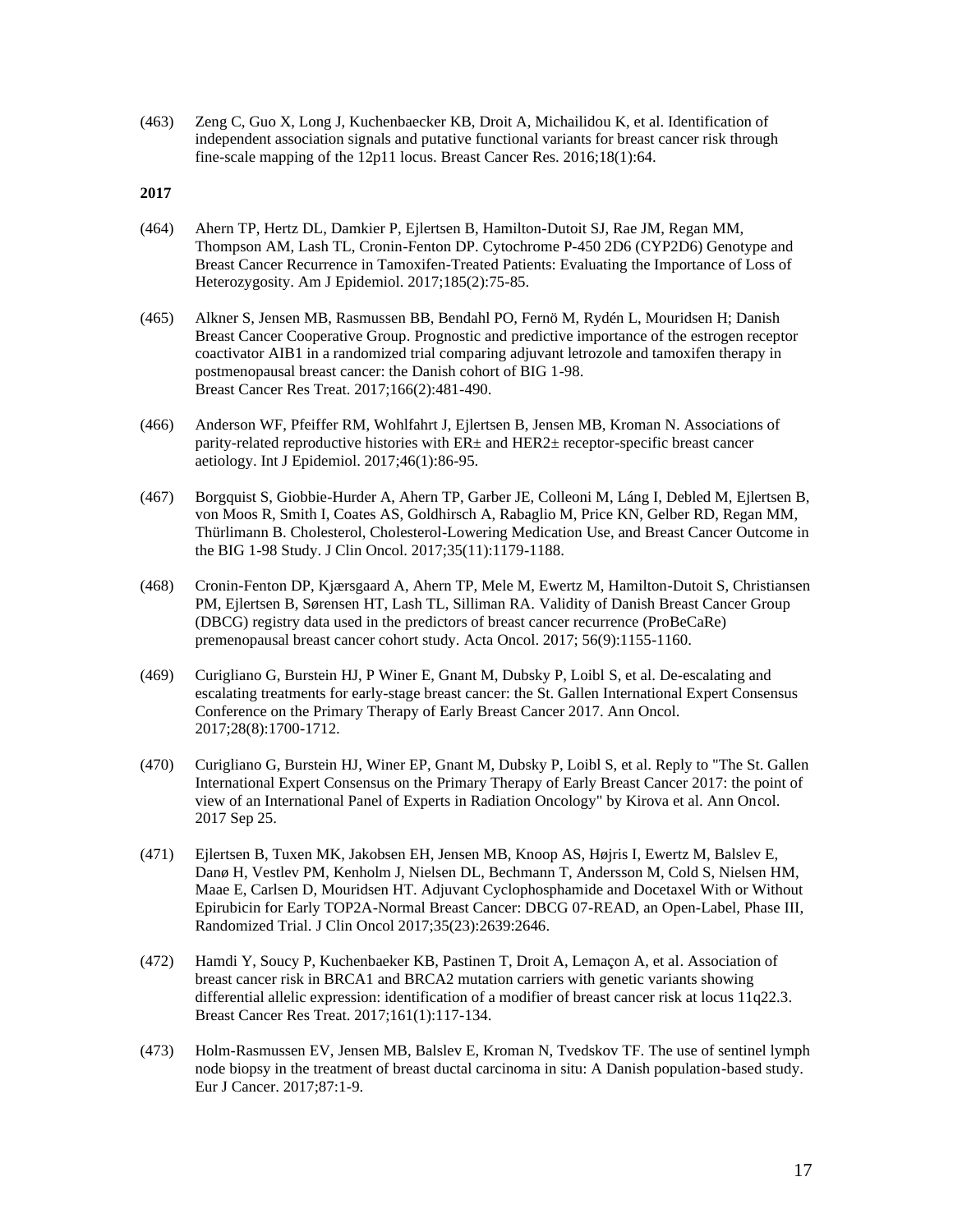- (474) Klit A, Tvedskov TF, Kroman N, Elberg JJ, Ejlertsen B, Henriksen TF. Oncoplastic breast surgery does not delay the onset of adjuvant chemotherapy: a population-based study. Acta Oncol. 2017;56(5):719-723.
- (475) Kolstad HA, Garde AH, Hansen ÅM, Frydenberg M, Christiansen P, Vistisen HT, Bonde JP. Response to Dr Stevens' letter ref. Visitisen et al: "Short-term effects of night shift work on breast cancer risk: a cohort study of payroll data". Scand J Work Environ Health. 2017;43(1):96.
- (476) Langhans L, Jensen MB, Talman MM, Vejborg I, Kroman N, Tvedskov TF. Reoperation Rates in Ductal Carcinoma In Situ vs Invasive Breast Cancer After Wire-Guided Breast-Conserving Surgery. JAMA Surg. 2017;152(4):378-384.
- (477) Laurberg T, Alsner J, Tramm T, Jensen V, Lyngholm CD, Christiansen PM, Overgaard J. Impact of age, intrinsic subtype and local treatment on long-term local-regional recurrence and breast cancer mortality among low-risk breast cancer patients. Acta Oncol. 2017; 56(1):59-67.
- (478) Lynge E, Beau AB, Christiansen P, von Euler-Chelpin M, Kroman N, Njor S, Vejborg I. Overdiagnosis in breast cancer screening: The impact of study design and calculations. Eur J Cancer. 2017; 80:26-29.
- (479) Martin M, Holmes FA, Ejlertsen B, Delaloge S, Moy B, Iwata H, et al; ExteNET Study Group. Neratinib after trastuzumab-based adjuvant therapy in HER2-positive breast cancer (ExteNET): 5-year analysis of a randomised, double-blind, placebo-controlled, phase 3 trial. Lancet Oncol. 2017;18(12):1688-1700.
- (480) Milne RL, Kuchenbaecker KB, Michailidou K, Beesley J, Kar S, Lindström S, et al. Identification of ten variants associated with risk of estrogen-receptor-negative breast cancer. Nat Genet. 2017;49(12):1767-1778.
- (481) Nielsen TO, Jensen MB, Burugu S, Gao D, Jørgensen CL, Balslev E, Ejlertsen B. High-Risk Premenopausal Luminal A Breast Cancer Patients Derive no Benefit from Adjuvant Cyclophosphamide-based Chemotherapy: Results from the DBCG77B Clinical Trial. Clin Cancer Res. 2017;23(4):946-953.
- (482) Pedersen RN, Bhaskaran K, Heide-Jørgensen U, Nørgaard M, Christiansen PM, Kroman N, Sørensen HT, Cronin-Fenton DP. Breast cancer recurrence after reoperation for surgical bleeding. Br J Surg. 2017; 104(12): 1665–1674.
- (483) Phelan CM, Kuchenbaecker KB, Tyrer JP, Kar SP, Lawrenson K, Winham SJ, et al. Identification of 12 new susceptibility loci for different histotypes of epithelial ovarian cancer. Nat Genet. 2017;49(5):680-691.
- (484) Rehammar JC, Jensen MB, McGale P, Lorenzen EL, Taylor C, Darby SC, Videbæk L, Wang Z, Ewertz M. Risk of heart disease in relation to radiotherapy and chemotherapy with anthracyclines among 19,464 breast cancer patients in Denmark, 1977-2005. Radiother Oncol. 2017; 123(2): 299–305.
- (485) Rehammar JC, Johansen JB, Jensen MB, Videbæk L, Jørgensen OD, Lorenzen E, Ewertz M. Risk of pacemaker or implantable cardioverter defibrillator after radiotherapy for early-stage breast cancer in Denmark, 1982-2005. Radiother Oncol. 2017;122(1):60-65
- (486) Rottmann N, Gilsa HD, dePont CR, Hagedoorn M, Frisch M, Nicolaisen A, Kroman N, Flyger H, Johansen C. Satisfaction with sex life in sexually active heterosexual couples dealing with breast cancer: a nationwide longitudinal study. Acta Oncol 2017;1-8.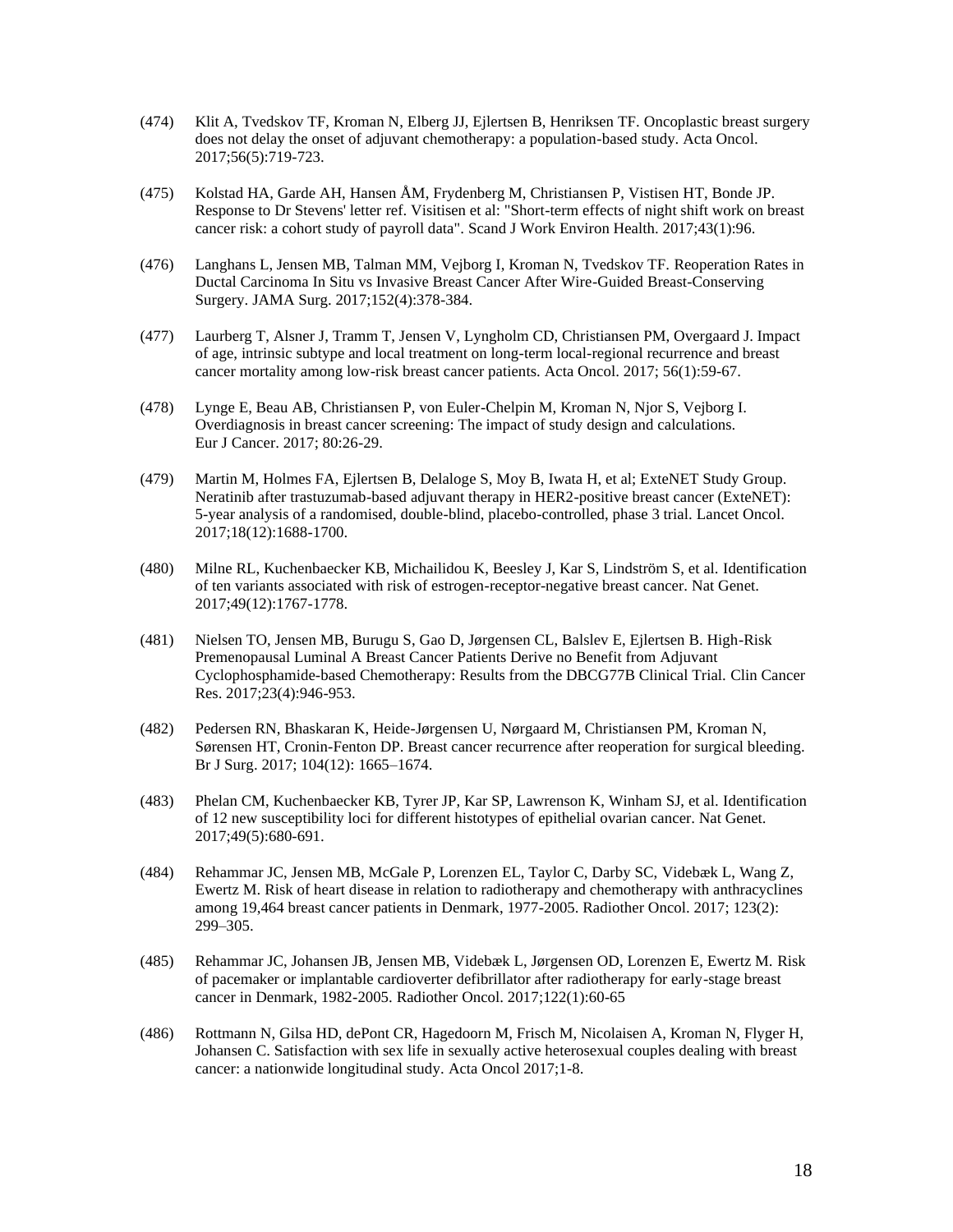- (487) Smith I, Yardley D, Burris H, De Boer R, Amadori D, McIntyre K, Ejlertsen B, et al. Comparative Efficacy and Safety of Adjuvant Letrozole Versus Anastrozole in Postmenopausal Patients With Hormone Receptor-Positive, Node-Positive Early Breast Cancer: Final Results of the Randomized Phase III Femara Versus Anastrozole Clinical Evaluation (FACE) Trial. J Clin Oncol. 2017;35(10):1041-1048.
- (488) Suppli NP, Johansen C, Kessing LV, Toender A, Kroman N, Ewertz M, Dalton SO. Survival After Early-Stage Breast Cancer of Women Previously Treated for Depression: A Nationwide Danish Cohort Study. J Clin Oncol 2017;35(3):334-42.
- (489) Thomsen AML, Pedersen AB, Kristensen NR, Møller BK, Erikstrup C, Christiansen PM, Nørgaard M, Cronin-Fenton D. Use of prescription drugs and risk of postoperative red blood cell transfusion in breast cancer patients: a Danish population-based cohort study. Breast Cancer Res. 2017; 19(1):135.
- (490) Vistisen HT, Garde AH, Frydenberg M, Christiansen P, Hansen ÅM, Andersen J, Bonde JP, Kolstad HA. Short-term effects of night shift work on breast cancer risk: a cohort study of payroll data. Scand J Work Environ Health. 2017;43(1):59-67.
- (491) Weischenfeldt KLH, Kirkegaard T, Rasmussen BB, Giobbie-Hurder A, Jensen MB, Ejlertsen B, Lykkesfeldt AE. A high level of estrogen-stimulated proteins selects breast cancer patients treated with adjuvant endocrine therapy with good prognosis. Acta Oncol. 2017;56(9):1161-1167.

- (492) Banke A, Fosbøl EL, Møller JE, Gislason GH, Andersen M, Bernsdorf M, Jensen MB, Schou M, Ejlertsen B. Long-term effect of epirubicin on incidence of heart failure in women with breast cancer: insight from a randomized clinical trial. Eur J Heart Fail. 2018;20(10):1447-1453.
- (493) [Bens](https://www.sciencedirect.com/science/article/pii/S0091743518302937#!) A, [Friis S, Dehlendorff C, Jensen MB, Ejlertsen B, Kroman N, Cronin-Fenton](https://www.sciencedirect.com/science/article/pii/S0091743518302937#!) D, [Mellemkjær L.](https://www.sciencedirect.com/science/article/pii/S0091743518302937#!) Low-dose aspirin use and risk of contralateral breast cancer: a Danish nationwide cohort study. Prev Med 2018; 116;186-93.
- (494) Berg M, Lorenzen EL, Jensen I, Thomsen MS, Lutz CM, Refsgaard L, et al. The potential benefits from respiratory gating for breast cancer patients regarding target coverage and dose to organs at risk when applying strict dose limits to the heart: results from the DBCG HYPO trial. Acta Oncol. 2018;57(1):113-9.
- (495) Bloomquist K, Oturai P, Steele ML, Adamsen L, Møller T, Christensen KB, Ejlertsen B, Hayes SC. Heavy-Load Lifting: Acute Response in Breast Cancer Survivors at Risk for Lymphedema. Med Sci Sports Exerc. 2018;50(2):187-195.
- (496) Brink C, Lorenzen EL, Krogh SL, Westberg J, Berg M, Jensen I, et al. DBCG hypo trial validation of radiotherapy parameters from a national data bank versus manual reporting. Acta Oncol. 2018;57(1):107-12.
- (497) Bundesen E. Breast cancer patient advocacy in Denmark. Acta Oncol. 2018;57(1):152-3.
- (498) Christiansen P, Carstensen SL, Ejlertsen B, Kroman N, Offersen B, Bodilsen A, Jensen MB. Breast conserving surgery versus mastectomy: overall and relative survival-a population based study by the Danish Breast Cancer Cooperative Group (DBCG). Acta Oncol. 2018; 57(1):19-25.
- (499) Cronin-Fenton D, Lash TL, Ahern TP, Damkier P, Christiansen P, Ejlertsen B, Sørensen HT. Concurrent new drug prescriptions and prognosis of early breast cancer: studies using the Danish Breast Cancer Group clinical database. Acta Oncol. 2018;57(1):120-128.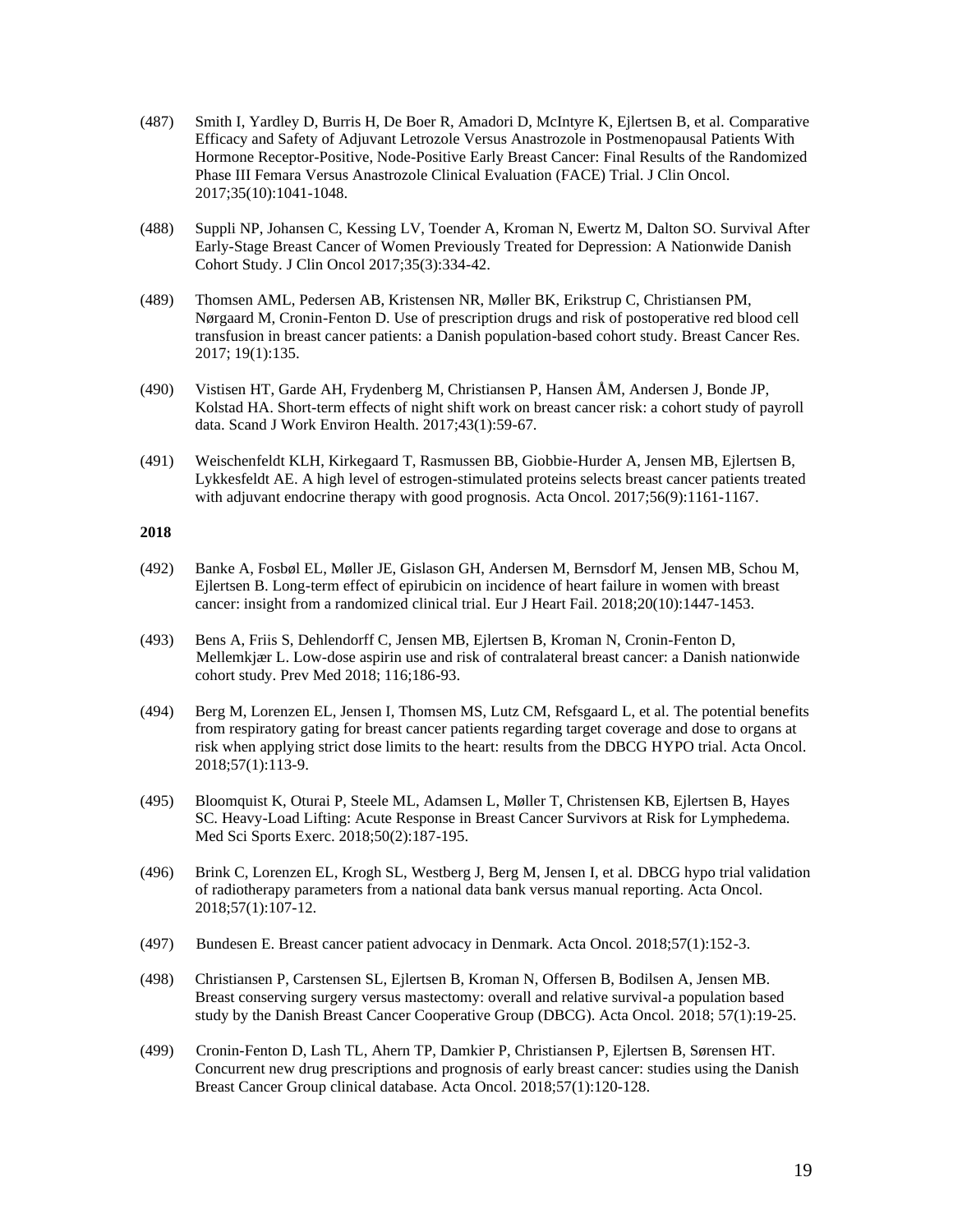- (500) Dalton SO, Suppli NP, Ewertz M, Kroman N, Grassi L, Johansen C. Impact of schizophrenia and related disorders on mortality from breast cancer: A population-based cohort study in Denmark, 1995-2011. Breast. 2018;40:170-176.
- (501) Ejlertsen B, Offersen BV, Overgaard J, Christiansen P, Jensen MB, Kroman N, Knoop AS, Mouridsen H. Forty years of landmark trials undertaken by the Danish Breast Cancer Cooperative Group (DBCG) nationwide or in international collaboration. Acta Oncol 2018;57(1):3-12.
- (502) Ewertz M, Land LH, Dalton SO, CroninFenton D, Jensen MB. Influence of specific comorbidities on survival after early-stage breast cancer. Acta Oncol 2018;57(1):129-34.
- (503) Hamran K, Langhans L, Vejborg I, Tvedskov TF, Kroman N. The accuracy of preoperative staging of the axilla in primary breast cancer: a national register based study on behalf of Danish Breast Cancer Group (DBCG). Acta Oncol. 2018;57(1):162-6.
- (504) Holm-Rasmussen EV, Jensen MB, Balslev E, Kroman N, Tvedskov TF. Risk factors of sentinel and non-sentinel lymph node metastases in patients with ductal carcinoma in situ of the breast: A nationwide study. The Breast, 2018; 42:128-132
- (505) Jensen MB, Krarup JF, Palshof T, Mouridsen HT, Ejlertsen B. Two years of tamoxifen or no adjuvant systemic therapy for patients with high-risk breast cancer: long-term follow-up of the Copenhagen breast cancer trial. Acta Oncol. 2018;57(1):26-30.
- (506) Jensen MB, Lænkholm AV, Nielsen TO, Eriksen JO, Wehn P, Hood T, Ram N, Buckingham W, Ferree S, Ejlertsen B. The Prosigna gene expression assay and responsiveness to adjuvant cyclophosphamide-based chemotherapy in premenopausal high-risk patients with breast cancer. Breast Cancer Res. 2018;20(1):79.
- (507) Jensen MB, Lænkholm AV, Offersen BV, Christiansen P, Kroman N, Mouridsen HT, Ejlertsen B. The clinical database and implementation of treatment guidelines by the Danish Breast Cancer Cooperative Group in 2007–2016. Acta Oncol 2018;57(1):13-18.
- (508) Jensen MB, Nielsen TO, Knoop AS, Laenkholm AV, Balslev E, Ejlertsen B. Mortality and recurrence rates among systemically untreated high risk breast cancer patients included in the DBCG 77 trials. Acta Oncol. 2018;57(1):135-140.
- (509) Jerusalem G, de Boer RH, Hurvitz S, Yardley DA, Kovalenko E, Ejlertsen B, Blau S, Özgüroglu M, Landherr L, Ewertz M, Taran T, Fan J, Noel-Baron F, Louveau AL, Burris H. Everolimus Plus Exemestane vs Everolimus or Capecitabine Monotherapy for Estrogen Receptor-Positive, HER2-Negative Advanced Breast Cancer: The BOLERO-6 Randomized Clinical Trial[. JAMA](https://www.ncbi.nlm.nih.gov/pubmed/29862411)  [Oncol.](https://www.ncbi.nlm.nih.gov/pubmed/29862411) 2018;4(10):1367-1374
- (510) Jessing C, Langhans L, Jensen MB, Talman ML, Tvedskov TF, Kroman N. Axillary lymph node dissection in breast cancer patients after sentinel node biopsy. Acta Oncol. 2018;57(1):166-9.
- (511) Kinalis S, Nielsen FC, Talman ML, Ejlertsen B, Rossing M. Characterization of basal-like subtype in a Danish consecutive primary breast cancer cohort. Acta Oncol. 2018;57(1):51-57.
- (512) Kristensen B, Ejlertsen B, Jensen MB, Mouridsen HT; Danish Breast Cancer Cooperative Group. The occurrence of fractures after adjuvant treatment of breast cancer: a DBCG register study. Acta Oncol. 2018;57(1):141-145.
- (513) Laenkholm AV, Grabau D, Moller Talman ML, Balslev E, Bak Jylling AM, Tabor TP, Johansen M, Brügman A, lelkaitis G, Caterino TD, Mygind H, Poulsen T, Mertz H, Søndergaard G, Rasmussen BB. An inter-observer Ki67 reproducibility study applying two different assessment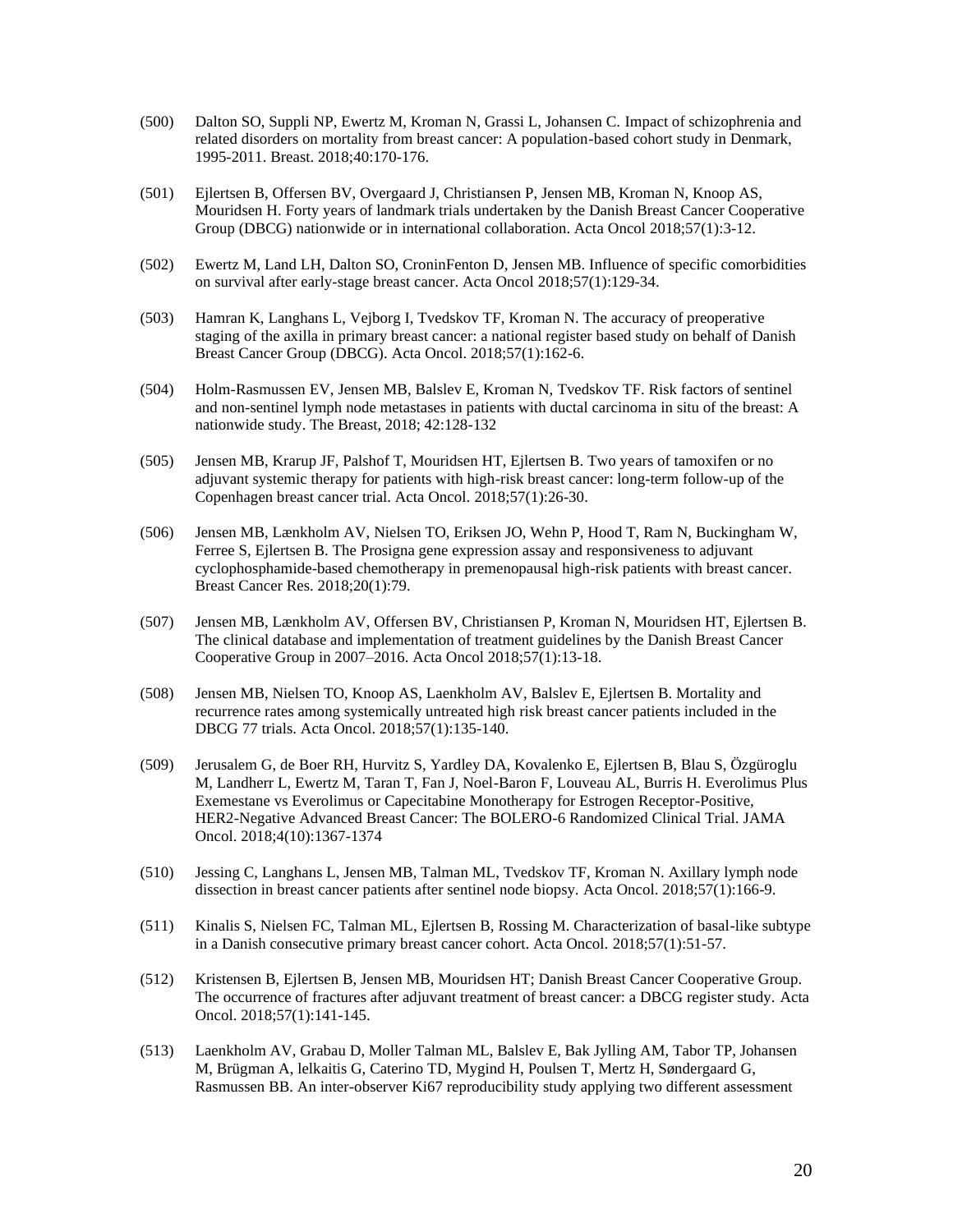methods: on behalf of the Danish Scientific Committee of Pathology, Danish breast cancer cooperative group (DBCG). Acta Oncol. 2018;57(1):83-9.

- (514) Laenkholm AV, Jensen MB, Eriksen JO, Buckingham W, Ferree S, Nielsen TO, Ejlertsen B. The ability of PAM50 risk of recurrence score to predict 10-year distant recurrence in hormone receptorpositive postmenopausal women with special histological subtypes. Acta Oncol 2018;57(1):44-50.
- (515) Laenkholm AV, Jensen MB, Eriksen JO, Rasmussen BB, Knoop AS, Buckingham W, Ferree S, Schaper C, Nielsen TO, Haffner T, Kibøl T, Møller Talman ML, Bak Jylling AM, Tabor TP, Ejlertsen B. PAM50 Risk of Recurrence Score Predicts 10-Year Distant Recurrence in a Comprehensive Danish Cohort of Postmenopausal Women Allocated to 5 Years of Endocrine Therapy for Hormone Receptor-Positive Early Breast Cancer. J Clin Oncol. 2018;36(8):735-740.
- (516) Lambertini M, Kroman N, Ameye L, Cordoba O, Pinto A, Benedetti G, Jensen MB, Gelber S, Del Grande M, Ignatiadis M, de Azambuja E, Paesmans M, Peccatori FA, Azim HA Jr. Long-term Safety of Pregnancy Following Breast Cancer According to Estrogen ReceptorStatus. [J Natl](https://www.ncbi.nlm.nih.gov/pubmed/29087485)  [Cancer Inst.](https://www.ncbi.nlm.nih.gov/pubmed/29087485) 2018;110(4):426-429.
- (517) Langballe R, Frederiksen K, Jensen MB, Andersson M, Cronin-Fenton D, Ejlertsen B, Mellemkjær L. Mortality after contralateral breast cancer in Denmark. Breast Cancer Res Treat. 2018;171(2): 489-499.
- (518) Langballe R, Cronin-Fenton D, Dehlendorff,C, Jensen,MB, Ejlertsen B, Andersson M, Friis ,S, Mellemkjær L. Statin use and risk of contralateral breast cancer: a nationwide cohort study. Br J Cancer. 2018;119(10):1297-1305.
- (519) Laurberg T, Tramm T, Nielsen T, Alsner J, Nord S, Myhre S, Sørlie T, Leung S, Fan C, Perou C, Gelmon K, Overgaard J, Voduc D, Prat A, Cheang MCU. Intrinsic subtypes and benefit from postmastectomy radiotherapy in node-positive premenopausal breast cancer patients who received adjuvant chemotherapy - results from two independent randomized trials. Acta Oncol. 2018;57(1):38-43.
- (520) Lautrup MD, Thorup SS, Jensen V, Bokmand S, Haugaard K, Hoejris I, Jylling AMB, Joernsgaard H, Lelkaitis G, Oldenburg MH, Qvamme GM, Soee K, Christiansen P. Male breast cancer: a nation-wide population- based comparison with female breast cancer. Acta [Oncol.](https://www.ncbi.nlm.nih.gov/pubmed/?term=Lautrup+Acta+2018+male) 2018;57(5):613-621.
- (521) Lee Mortensen G, Madsen IB, Krogsgaard R, Ejlertsen B. Quality of life and care needs in women with estrogen positive metastatic breast cancer: a qualitative study. Acta Oncol. 2018;57(1):146-51.
- (522) Lykkesfeldt AE, Iversen BR, Jensen MB, Ejlertsen B, Giobbie-Hurder A, Reiter BE, Kirkegaard T, Rasmussen BB. Aurora kinase A as a possible marker for endocrine resistance in early estrogen receptor positive breast cancer. Acta Oncol. 2018;57(1):67-73.
- (523) Meyer L, Bille C, Foged T, Jylling AMB. Occult breast cancer in breast reduction specimens. Acta Oncol. 2018;57(1):170-3.
- (524) Moghadasi S, Meeks HD, Vreeswijk MP, Janssen LA, Borg Å, Ehrencrona H, et al. The BRCA1 c. 5096G>A p.Arg1699Gln (R1699Q) intermediate risk variant: breast and ovarian cancer risk estimation and recommendations for clinical management from the ENIGMA consortium. J Med Genet. 2018;55(1):15-20.
- (525) Mouridsen H, Christiansen P, Jensen MB, Laenkholm AV, Flyger H, Offersen B, Vejborg I, Ejlertsen B. Provision of data from the clinical database and of biological material from the tumor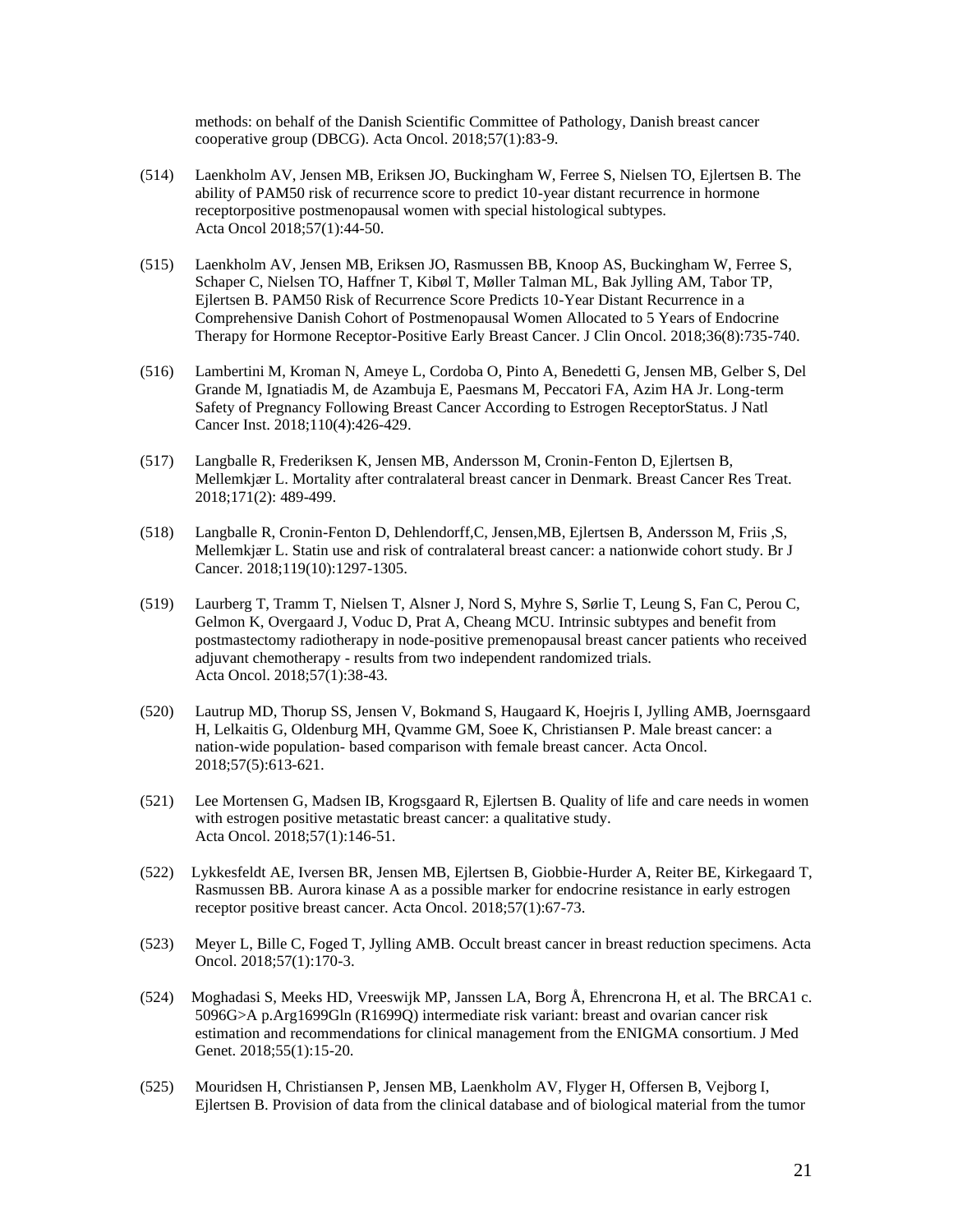bank of the Danish Breast Cancer Cooperative Group 2008–2017. Acta Oncol 2018;57(1):154-156.

- (526) Offersen BV, Ejlertsen B, Balslev E, Flyger H, Gerdes AM, Hansen MK, Hølmich LR, Jensen MB, Kristensen B, Lænkholm AV, Mouridsen HT, Nielsen MH, Overgaard J, Tuxen M, Vejborg I, Christiansen P. Is DBCG abreast of new developments? Acta Oncol. 2018;57(1):1-2.
- (527) Pedersen IS, Schmidt AY, Bertelsen B, Ernst A, Andersen CLT, Kruse T, et al. A Danish national effort of BRCA1/2 variant classification. Acta Oncol. 2018;57(1):159-62.
- (528) Rossing M, Østrup O, Majewski WW, Kinalis S, Jensen MB, Knoop A, Kroman N, Talman ML, Hansen TVO, Ejlertsen B, Nielsen FC. Molecular subtyping of breast cancer improves identification of both high and low risk patients.Acta Oncol. 2018;57(1):58-66.
- (529) Rosvig LH, Langkjer ST, Knoop A, Jensen AB. Palliative treatment with carboplatin as late line therapy to patients with metastatic breast cancer. Acta Oncol. 2018;57(1):156-9.
- (530) Skriver SK, Laenkholm AV, Rasmussen BB, Handler J, Grundtmann B, Tvedskov TF, Christiansen P, Knoop AS, Jensen MB, Ejlertsen B. Neoadjuvant letrozole for postmenopausal estrogen receptor-positive, HER2-negative breast cancer patients, a study from the Danish Breast Cancer Cooperative Group (DBCG). Acta Oncol. 2018;57(1):31-7.
- (531) Soenderstrup IMH, Laenkholm AV, Jensen MB, Eriksen JO, Gerdes AM, Hansen TVO, Kruse TA, Larsen MJ, Pedersen IS, Rossing M, Thomassen M, Ejlertsen B. Clinical and molecular characterization of BRCA-associated breast cancer: results from the DBCG. Acta Oncol. 2018;57(1):95-101.
- (532) Stoltze U, Skytte AB, Roed H, Hasle H, Ejlertsen B, Overeem Hansen TV, Schmiegelow K, Gerdes AM, Wadt K. Clinical characteristics and registry-validated extended pedigrees of germline TP53 mutation carriers in Denmark. PLoS One. 2018;13(1):e0190050.
- (533) Stovgaard ES, Nielsen D, Hogdall E, Balslev E. Triple negative breast cancer prognostic role of immune-related factors: a systematic review. Acta Oncol. 2018;57(1):74-82.
- (534) Sørensen GV, Cronin-Fenton DP, Sørensen HT, Damkier P, Ejlertsen B, Christiansen PM, Lash TL, Ahern TP. Re: Beta blockers and improved progression-free survival in patients with advanced HER2 negative breast cancer. Epidemiology. 2018;29(5):e39-e40.
- (535) Taylor C, McGale P, Brønnum D, Correa C, Cutter D, Duane FK, Gigante B, Jensen MB, Lorenzen E, Rahimi K, Wang Z, Darby SC, Hall P, Ewertz M. Cardiac Structure Injury After Radiotherapy for Breast Cancer: Cross-Sectional Study With Individual Patient Data. J Clin Oncol. 2018;36(22):2288-2296.
- (536) Tramm T, Di Caterino T, Jylling AB, Lelkaitis G, Laenkholm AV, Rago P, Tabor TP, Talman MLM, Vouza E. Standardized assessment of tumor-infiltrating lymphocytes in breast cancer: an evaluation of inter-observer agreement between pathologists. Acta Oncol. 2018;57(1):90-4.
- (537) Tramm T, Kyndi M, Sorensen FB, Overgaard J, Alsner J. Influence of intra-tumoral heterogeneity on the evaluation of BCL2, E-cadherin, EGFR, EMMPRIN, and Ki-67 expression in tissue microarrays from breast cancer. Acta Oncol. 2018;57(1):102-6.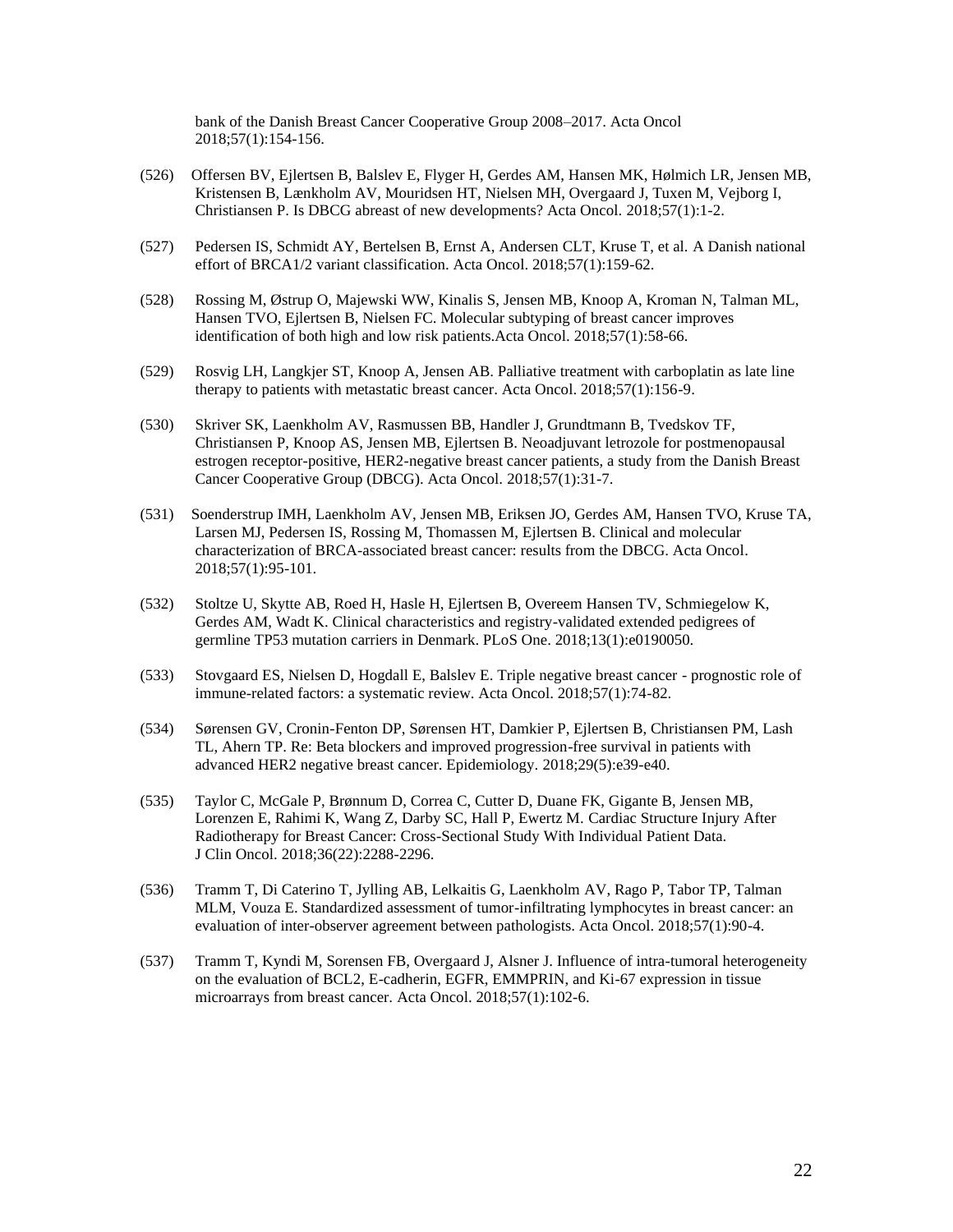- (538) Ammitzboll G, Johansen C, Lanng C, Andersen EW, Kroman N, Zerahn B, et al. Progressive resistance training to prevent arm lymphedema in the first year after breast cancer surgery: Results of a randomized controlled trial. Cancer. 2019;125(10):1683-1692.
- (539) Ammitzboll G, Kristina Kjaer T, Johansen C, Lanng C, Wreford Andersen E, Kroman N, et al. Effect of progressive resistance training on health-related quality of life in the first year after breast cancer surgery - results from a randomized controlled trial. Acta Oncol. 2019;58(5):665-672.
- (540) Asleh K, Lyck Carstensen S, Tykjaer Jørgensen CL, Burugu S, Gao D, Won JR, Jensen MB, Balslev E, Laenkholm AV, Nielsen DL, Ejlertsen B, Nielsen TO. Basal biomarkers nestin and INPP4B predict gemcitabine benefit in metastatic breast cancer: Samples from the phase III SBG0102 clinical trial. Int J Cancer. 2019;144(10):2578-2586.
- (541) [Banke A,](https://www.ncbi.nlm.nih.gov/pubmed/?term=Banke%20A%5BAuthor%5D&cauthor=true&cauthor_uid=30819377) [Fosbøl EL,](https://www.ncbi.nlm.nih.gov/pubmed/?term=Fosb%C3%B8l%20EL%5BAuthor%5D&cauthor=true&cauthor_uid=30819377) [Ewertz M,](https://www.ncbi.nlm.nih.gov/pubmed/?term=Ewertz%20M%5BAuthor%5D&cauthor=true&cauthor_uid=30819377) [Videbæk L,](https://www.ncbi.nlm.nih.gov/pubmed/?term=Videb%C3%A6k%20L%5BAuthor%5D&cauthor=true&cauthor_uid=30819377) [Dahl JS,](https://www.ncbi.nlm.nih.gov/pubmed/?term=Dahl%20JS%5BAuthor%5D&cauthor=true&cauthor_uid=30819377) [Poulsen MK,](https://www.ncbi.nlm.nih.gov/pubmed/?term=Poulsen%20MK%5BAuthor%5D&cauthor=true&cauthor_uid=30819377) [Cold S,](https://www.ncbi.nlm.nih.gov/pubmed/?term=Cold%20S%5BAuthor%5D&cauthor=true&cauthor_uid=30819377) [Jensen MB,](https://www.ncbi.nlm.nih.gov/pubmed/?term=Jensen%20MB%5BAuthor%5D&cauthor=true&cauthor_uid=30819377) [Gislason](https://www.ncbi.nlm.nih.gov/pubmed/?term=Gislason%20GH%5BAuthor%5D&cauthor=true&cauthor_uid=30819377)  [GH,](https://www.ncbi.nlm.nih.gov/pubmed/?term=Gislason%20GH%5BAuthor%5D&cauthor=true&cauthor_uid=30819377) [Schou M,](https://www.ncbi.nlm.nih.gov/pubmed/?term=Schou%20M%5BAuthor%5D&cauthor=true&cauthor_uid=30819377) [Møller JE.](https://www.ncbi.nlm.nih.gov/pubmed/?term=M%C3%B8ller%20JE%5BAuthor%5D&cauthor=true&cauthor_uid=30819377) Long-Term Risk of Heart Failure in Breast Cancer Patients After Adjuvant Chemotherapy With or Without Trastuzumab. [JACC Heart Fail.](https://www.ncbi.nlm.nih.gov/pubmed/30819377) 2019;7(3):217-224.
- (542) Benada J, Ejlertsen B, Sørensen CS. Overcoming Treatment Toxicity through Sequential Therapy. Cancer Cell. 2019;35(6):821-822.
- (543) [Bens](https://www.ncbi.nlm.nih.gov/pubmed/?term=Bens%20A%5BAuthor%5D&cauthor=true&cauthor_uid=30362513) A, [Cronin-Fenton D,](https://www.ncbi.nlm.nih.gov/pubmed/?term=Cronin-Fenton%20D%5BAuthor%5D&cauthor=true&cauthor_uid=30362513) [Dehlendorff C,](https://www.ncbi.nlm.nih.gov/pubmed/?term=Dehlendorff%20C%5BAuthor%5D&cauthor=true&cauthor_uid=30362513) [Jensen MB,](https://www.ncbi.nlm.nih.gov/pubmed/?term=Jensen%20MB%5BAuthor%5D&cauthor=true&cauthor_uid=30362513) [Ejlertsen B,](https://www.ncbi.nlm.nih.gov/pubmed/?term=Ejlertsen%20B%5BAuthor%5D&cauthor=true&cauthor_uid=30362513) [Kroman N,](https://www.ncbi.nlm.nih.gov/pubmed/?term=Kroman%20N%5BAuthor%5D&cauthor=true&cauthor_uid=30362513) [Friis](https://www.ncbi.nlm.nih.gov/pubmed/?term=Friis%20S%5BAuthor%5D&cauthor=true&cauthor_uid=30362513) S, [Mellemkjaer L.](https://www.ncbi.nlm.nih.gov/pubmed/?term=Mellemkjaer%20L%5BAuthor%5D&cauthor=true&cauthor_uid=30362513) Non-aspirin NSAIDs and contralateral breast cancer risk. [Int J Cancer.](https://www.ncbi.nlm.nih.gov/pubmed/30362513)  2019;144:1243-1250.
- (544) Bloomquist K, Adamsen L, Hayes SC, Lillelund C, Andersen C, Christensen KB, Oturai P, Ejlertsen B, Tuxen MK, Møller T. Heavy-load resistance exercise during chemotherapy in physically inactive breast cancer survivors at risk for lymphedema: a randomized trial. Acta Oncol. 2019;58(12):1667-1675.
- (545) Chia SKL, Martin M, Holmes FA, Ejlertsen B, Delaloge S, Moy B, Iwata H, von Minckwitz G, Mansi J, Barrios CH, Gnant M, Tomašević Z, Denduluri N, Šeparović R, Kim SB, Jakobsen EH, Harvey V, Robert N, Smith J 2nd, Harker G, Zhang B, Eli LD, Ye Y, Lalani AS, Buyse M, Chan A. PIK3CA alterations and benefit with neratinib: analysis from the randomized, double-blind, placebo-controlled, phase III ExteNET trial. Breast Cancer Res. 2019;21(1):39.
- (546) Collin LJ, Cronin-Fenton DP, Ahern TP, Christensen KB, Damkier P, Hamilton-Dutoit S, Kjærsgaard A, Lauridsen KL, Yacoub R, Christiansen P, Sørensen HT, Lash TL. Nuclear and Cytoplasmic Expression of Survivin do not Appear to Affect Breast Cancer Recurrence Risk. [Acta](https://www.ncbi.nlm.nih.gov/pubmed/?term=Collin+LJ%2C+Cronin-Fenton+DP%2C+Ahern+TP%2C+Christensen+KB%2C+Damkier+P%2C+Hamilton-Dutoit+S%2C+Kj%C3%A6rsgaard+A%2C+Lauridsen+KL%2C+Yacoub+R%2C+Christiansen+P%2C+S%C3%B8rensen+HT%2C+Lash+TL.+Nuclear+and+Cytoplasmic+Expression+of+Survivin+do+not+Appear+to+Affect+Breast+Cancer+Recurrence+Risk)  [Oncol.](https://www.ncbi.nlm.nih.gov/pubmed/?term=Collin+LJ%2C+Cronin-Fenton+DP%2C+Ahern+TP%2C+Christensen+KB%2C+Damkier+P%2C+Hamilton-Dutoit+S%2C+Kj%C3%A6rsgaard+A%2C+Lauridsen+KL%2C+Yacoub+R%2C+Christiansen+P%2C+S%C3%B8rensen+HT%2C+Lash+TL.+Nuclear+and+Cytoplasmic+Expression+of+Survivin+do+not+Appear+to+Affect+Breast+Cancer+Recurrence+Risk) 2019; 58(2):154-161.
- (547) Delaloge S, Cella D, Ye Y, Buyse M, Chan A, Barrios CH, Holmes FA, Mansi J, Iwata H, Ejlertsen B, Moy B, Chia SKL, Gnant M, Smichkoska S, Ciceniene A, Martinez N, Filipović S, Ben-Baruch NE, Joy AA, Langkjer ST, Senecal F, de Boer RH, Moran S, Yao B, Bryce R, Auerbach A, Fallowfield L, Martin M. Effects of neratinib on health-related quality of life in women with HER2-positive early-stage breast cancer: longitudinal analyses from the randomized phase III ExteNET trial. Ann Oncol. 2019;30(4):567-574.
- (548) Holm-Rasmussen, EV, Jensen, MB, Balslev, E, Kroman N, Tvedskov TF. Sentinel and non-sentinel lymph node metastases in patients with microinvasive breast cancer: a nationwide study. Breast Cancer Res Treat. 2019;175(3):713-719.
- (549) Kümler I, Balslev E, Stenvang J, Brünner N, Ejlertsen B, Jakobsen EH, Nielsen DL. Two openlabel, single arm, non-randomized phase II studies of irinotecan for the treatment of metastatic